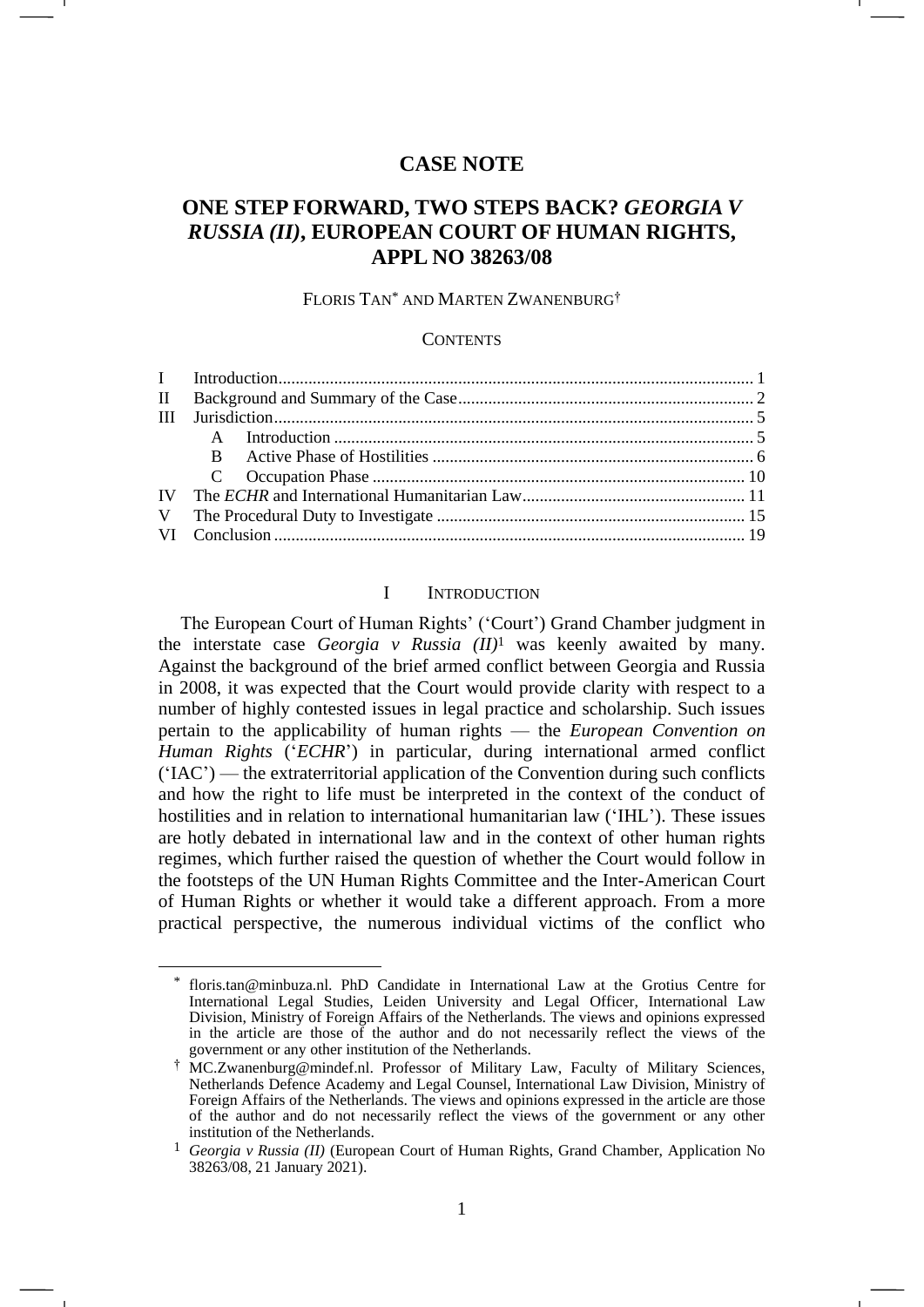brought their case to the Strasbourg Court may now finally expect their cases to be decided — now that the Grand Chamber has handed down its judgment in the interstate case.

The judgment indeed presents a new landmark in the Court's case law with respect to the extraterritorial applicability of the Convention and with respect to the interplay of the Convention with IHL. It is of further importance to states' procedural obligation to investigate violations of the Convention, which, as is explored below, takes on a particularly prominent role. Yet, the judgment is controversial in many respects, and whether it succeeds in bringing clarity, and whether it does so in a convincing manner, remains to be seen.

Below, the judgment is explored, starting with a summary of the factual and legal findings of the Court (Part II). This contribution then analyses and contextualises the judgment in respect of the issue of jurisdiction (Part III), the interplay between the *ECHR* and IHL (Part IV) and the procedural duty to investigate (Part V). The contribution concludes with a number of final remarks.

#### II BACKGROUND AND SUMMARY OF THE CASE

This section provides some background to and a brief summary of the judgment, from which the rest of the article will draw.

The case arose from the armed conflict in August 2008 between Georgia on the one hand and South Ossetian and Abkhaz separatists supported by Russia on the other hand.<sup>2</sup> South Ossetia and Abkhazia were (and are) regions in Georgia which are under de facto control of separatists with ties to Russia. The conflict started with a sustained Georgian artillery attack on the night of 7–8 August which struck the town of Tskhinvali. This was followed by other movements of the Georgian armed forces targeting Tskhinvali and the surrounding areas. Russian, South Ossetian and Abkhaz military units and armed elements quickly became involved. The advance of the Georgian armed forces soon came to a halt. In a counter-movement, Russian armed forces, covered by air strikes and by elements of its Black Sea fleet, penetrated deep into Georgia, cutting across the country's main east–west road, reaching the port of Poti and stopping short of Georgia's capital city, Tbilisi. On 12 August 2008, a ceasefire agreement was negotiated between Russian President Dmitry Medvedev, Georgian President Mikheil Saakashvili and French President Nicolas Sarkozy, the latter acting on behalf of the European Union.<sup>3</sup>

Georgia submitted an interstate application under the *ECHR* to the Court on 11 August 2008, together with a request for interim measures. The Court imposed interim measures on both parties the following day.<sup>4</sup> In 2011, a Chamber of the Court declared the application admissible.<sup>5</sup> The case was subsequently

<sup>2</sup> The following description of the conflict is based on the report of the Independent International Fact-Finding Mission on the Conflict in Georgia. This fact-finding mission was established by the Council of the European Union in December 2008 and presented its report in September 2009: Independent International Fact-Finding Mission on the Conflict in Georgia, *Report* (Report, September 2009) vol I ('*Fact-Finding Mission Report*').

<sup>3</sup> Ibid 10–11.

<sup>4</sup> Amnesty International, *Civilians in the Line of Fire: The Georgia-Russia Conflict* (Report, November 2008) 58.

<sup>5</sup> *Georgia v Russia* (European Court of Human Rights, Fifth Section, Application No 38263/08, 13 December 2011).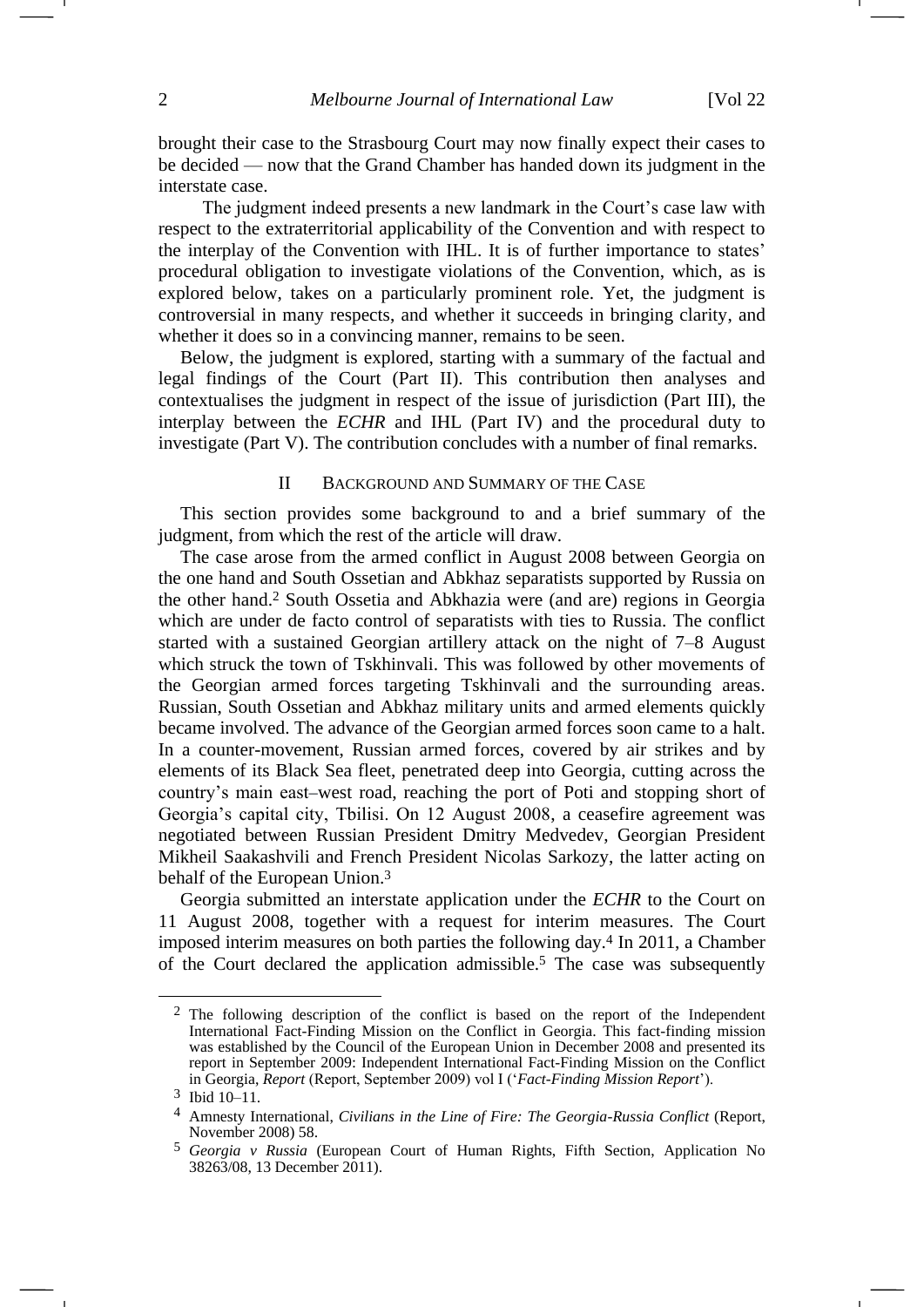relinquished to the Grand Chamber of the Court. The Grand Chamber issued its judgment on 21 January 2021, more than twelve years after Georgia submitted its application.

For the purpose of determining whether the different aspects of the case fell within the jurisdiction of Russia for the purposes of art 1 of the *ECHR*, the Court distinguished between two phases of the conflict. The first phase was an 'active phase of hostilities' which the Court considered to run from 8 to 12 August 2008.<sup>6</sup> The second phase was the phase following the ceasefire that concluded on 12 August.

With respect to the first phase, in which Georgia submitted that Russia violated art 2 of the *ECHR*, the Court considered that, in the event of military operations carried out during an international armed conflict, it was not possible to speak of 'effective control' over an area. The very reality of armed confrontation and fighting between enemy military forces seeking to establish control over an area in a context of chaos meant that there was no control over that area. This was also true in the present case, as the majority of the fighting had taken place in areas previously under Georgian control. The Court therefore attached decisive weight to the fact that the very reality of armed confrontation and fighting between enemy military forces seeking to establish control over an area in a context of chaos not only meant that there was no 'effective control' over that area but also excluded any form of 'State agent authority and control' over individuals.<sup>7</sup> It thus considered that the conditions it had applied in its case law to determine the exercise of extraterritorial jurisdiction by a state had not been met in respect of the military operations it was required to examine in the present case concerning the active phase of hostilities in the context of an international armed conflict. The Court concluded that the events occurring during the active phase of hostilities (8–12 August 2008) did not fall within the jurisdiction of the Russian Federation for the purposes of art 1 of the Convention and declared this part of the application inadmissible.<sup>8</sup>

With respect to the second phase, which the Court referred to as the 'Occupation phase', the Court found that the Russian Federation had exercised 'effective control' within the meaning of its case law over South Ossetia, Abkhazia and the 'buffer zone' during the period from 12 August – 10 October 2008, the date of the official withdrawal of the Russian troops. After that period, the strong Russian presence and the South Ossetian and Abkhazian authorities' dependency on the Russian Federation indicated that there had been continued 'effective control' over South Ossetia and Abkhazia. The Court concluded that the events occurring after the cessation of hostilities (following the ceasefire of 12 August 2008) did fall within the jurisdiction of the Russian Federation for the purposes of art 1 of the Convention.<sup>9</sup>

Another preliminary question concerned the relationship between the *ECHR* and IHL. Russia argued that in the international armed conflict during which the alleged violations of the *ECHR* took place, Russia's obligations were defined and governed exclusively by IHL, and the Court had no jurisdiction over the relevant

<sup>6</sup> *Georgia v Russia (II)* ([n 1\)](#page-0-0) 39.

<sup>7</sup> Ibid 46–8.

<sup>8</sup> Ibid 49.

<sup>9</sup> Ibid 68.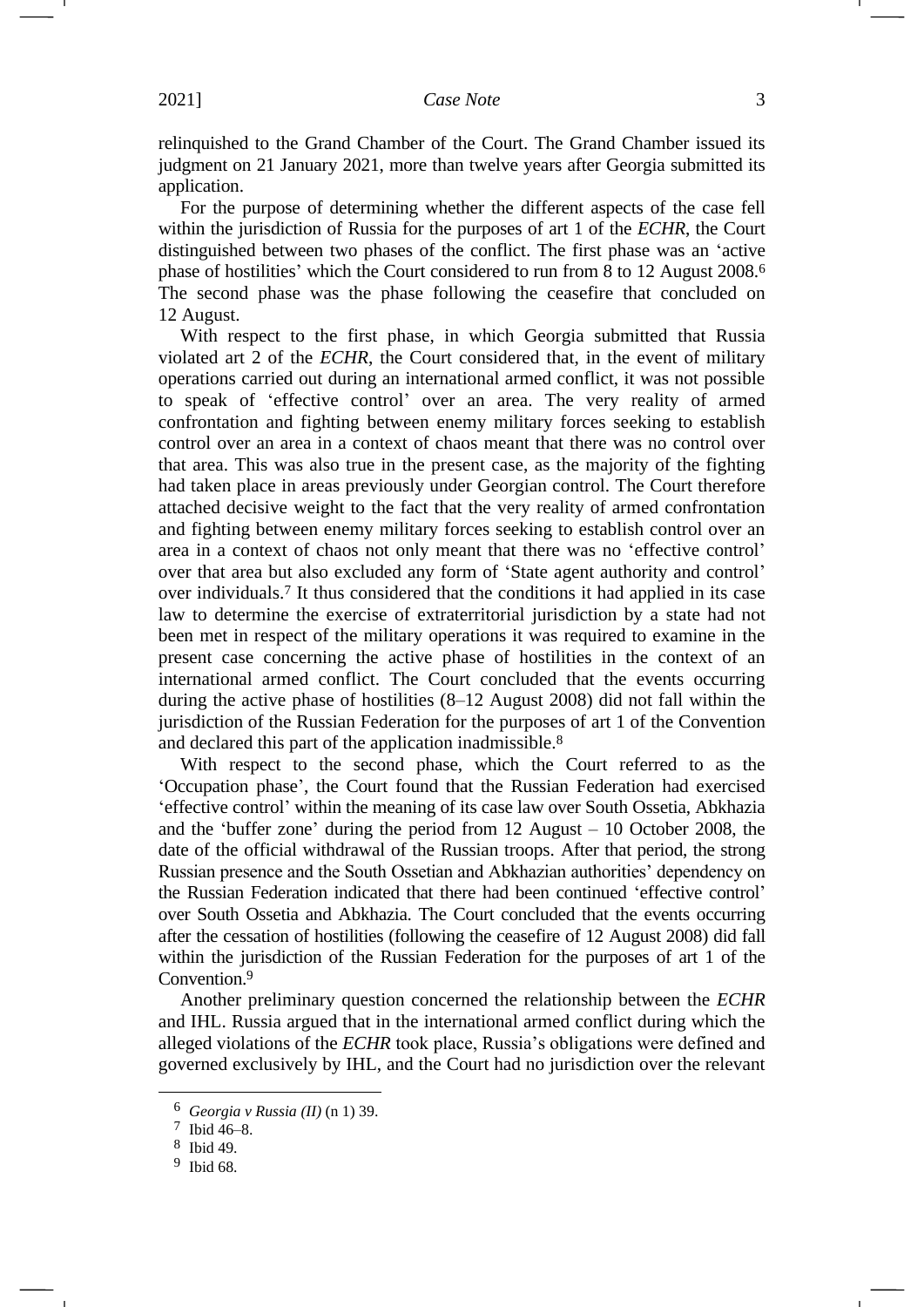questions of Russia's compliance with IHL. It suggested that the *ECHR* is not applicable during armed conflict. Because the Court does not have jurisdiction *ratione materiae* over IHL, it should not pronounce itself on that field of law. The Court did not follow this reasoning but took as its starting point the co-application of IHL and the *ECHR*. On the basis of the rules of treaty interpretation, specifically the rule contained in art 31(3)(c) of the *Vienna Convention on the Law of Treaties*, it considered that the *ECHR* must be interpreted in harmony with other rules of international law of which it forms a part. These other rules of international law include IHL. Against this background, the Court examined the interrelation between the two legal regimes with regard to each aspect of the case and each Convention article alleged to have been breached. For each aspect, it inquired whether there was a conflict between the provisions of the Convention and the rules of IHL. It found that there were no such conflicts in this case.<sup>10</sup>

With respect to the question of whether domestic remedies had been exhausted, the Court reiterated that exhaustion of domestic remedies is not necessary in cases where there is an 'administrative practice' of violations of the Convention. It found that such a practice had existed with regard to each of the substantive articles that Georgia alleged were violated in the occupation phase. The only exception was art 2 of Protocol 1 (right to education), in respect of which it concluded that there was insufficient evidence of an administrative practice.<sup>11</sup>

Specifically, the Court found that there were administrative practices consisting of (i) the killing of civilians and the torching and looting of houses in Georgian villages in violation of arts 2, 3 and 8 of the *ECHR* and art 1 of Protocol I to the *ECHR*;<sup>12</sup> (ii) inhuman and degrading treatment and conditions of detention of Georgian civilians and humiliating acts to which they were exposed that amounted to violation of arts 3 and 5 of the *ECHR*;<sup>13</sup> (iii) acts of torture of Georgian Prisoners of War in violation of art 3 of the *ECHR*; <sup>14</sup> and (iv) the inability of Georgian nationals to return to their homes in violation of art 2 of Protocol 4 to the *ECHR*. <sup>15</sup> In addition, the Court held that Russia has a procedural obligation under art 2 of the *ECHR* to carry out an effective investigation into events both during and after the active phase of hostilities. It found that the investigations carried out by the Russian authorities had not satisfied the requirements of art 2 of the Convention.<sup>16</sup>

Finally, the Court held that Russia, by refusing to submit certain documents to the Court, had fallen short of its obligation to furnish all necessary facilities to the Court in its task of establishing the facts of the case, as required under art 38 of the Convention. The Court held that the question of the application of art 41 was not ready for decision and consequently reserved it in full. The Court was divided by 11 votes to six in finding that Russia had not exercised jurisdiction

15 Ibid 124–5.

<sup>10</sup> Ibid 104–5, 117, 123, 128, 134–5.

<sup>11</sup> Ibid 128.

<sup>12</sup> Ibid 94.

<sup>13</sup> Ibid 108–9.

<sup>14</sup> Ibid 119–20.

<sup>16</sup> Ibid 136–8.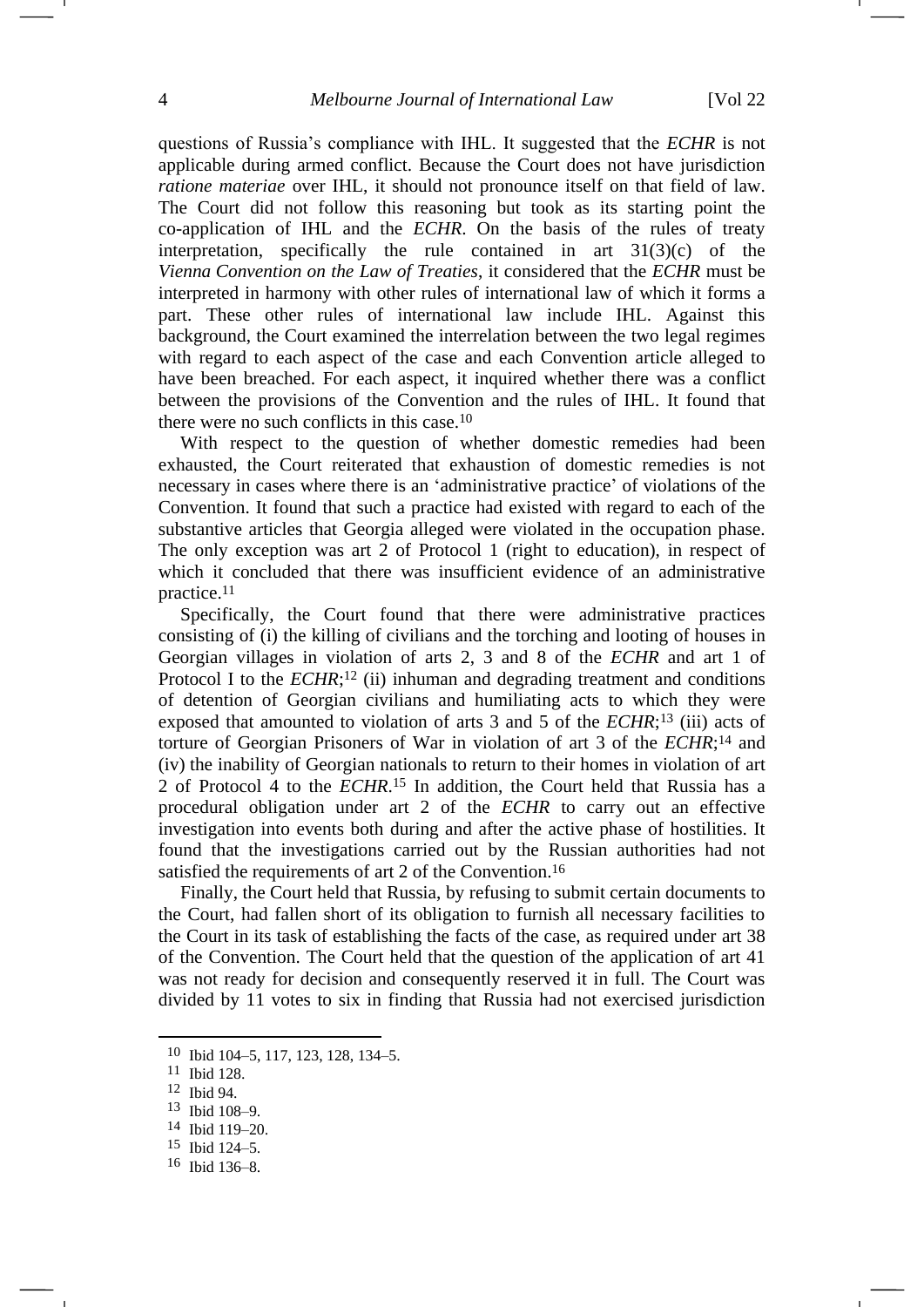during the active phase of hostilities and was unanimous or had a 16 to one majority on all other issues.<sup>17</sup> One concurring separate opinion, one partly concurring opinion and seven (partly) dissenting opinions are appended to the judgment.

#### III JURISDICTION

#### <span id="page-4-1"></span><span id="page-4-0"></span>A *Introduction*

Article 1 of the *ECHR* provides that the High Contracting Parties shall secure to everyone within their jurisdiction the rights and freedoms set out in the Convention. Previous case law of the Court has made clear that a state's jurisdiction under art 1 is 'primarily territorial'. <sup>18</sup> The Court has however recognised a number of exceptional circumstances capable of giving rise to the exercise of jurisdiction by a contracting state outside of its own territorial boundaries. In other words, extraterritorial jurisdiction for the purposes of art 1 exists, but it is exceptional.<sup>19</sup>

The case law of the Court makes clear, and the Court confirms as much in *Georgia v Russia (II)*, that the main bases for finding that a state has exercised extraterritorial jurisdiction over persons are that i) those persons are in an area over which the state exercises effective control (effective control of an area) ('ECA') and ii) that the state exercises authority and control over an individual through its agents (state agent authority and control) ('SAA').<sup>20</sup>

The case law of the Court does not necessarily provide a very clear or consistent picture of the precise scope of the exceptional circumstances in which there is extraterritorial jurisdiction.<sup>21</sup> A highly influential — and controversial case in this respect is *Banković v Belgium* ('*Banković*'). In its decision on admissibility in this case, the Court held that art 1 of the *ECHR* does not countenance a '"cause-and-effect" notion of jurisdiction'; ie mere use of kinetic force is not enough to establish jurisdiction.<sup>22</sup> One of the reasons the judgment in *Georgia v Russia (II)* was highly anticipated was because it was seen as a test for the approach taken in *Banković*. Indeed, the Court itself noted that this case marks the first time since the decision in *Banković* that the Court has been required to examine the question of jurisdiction in relation to military operations

<sup>17</sup> Ibid 141–4.

<sup>18</sup> *Banković v Belgium* [2001] XII Eur Court HR 333, 351–2 [59] ('*Banković*'); *MN v Belgium* (European Court of Human Rights, Grand Chamber, Application No 3599/18, 5 May 2020) 23 [98].

<sup>19</sup> See generally Marko Milanovic, 'Models of Extraterritorial Application' in Marko Milanovic (ed), *Extraterritorial Application of Human Rights Treaties: Law, Principles, and Policy* (Oxford University Press, 2011); Michał Gondek, *The Reach of Human Rights in a Globalising World: Extraterritorial Application of Human Rights Treaties* (Intersentia, 2009) 150–203.

<sup>20</sup> *Georgia v Russia (II)* (n [1\)](#page-0-0) 42 [115]; *Al-Skeini v United Kingdom* [2011] IV Eur Court HR 99, 166–70 [130]–[140] ('*Al-Skeini*').

<sup>21</sup> See, eg, *Al-Skeini* (n [20\)](#page-4-0) 189–97 (Judge Bonello). See also Steering Committee on Human Rights (CDDH), *CDDH Report on the Place of the European Convention on Human Rights in the European and International Legal Order* (Report No CDDH(2019)R92 Addendum1, 29 November 2019) 42–4.

<sup>22</sup> *Banković* (n [18\)](#page-4-1) 356–7 [75].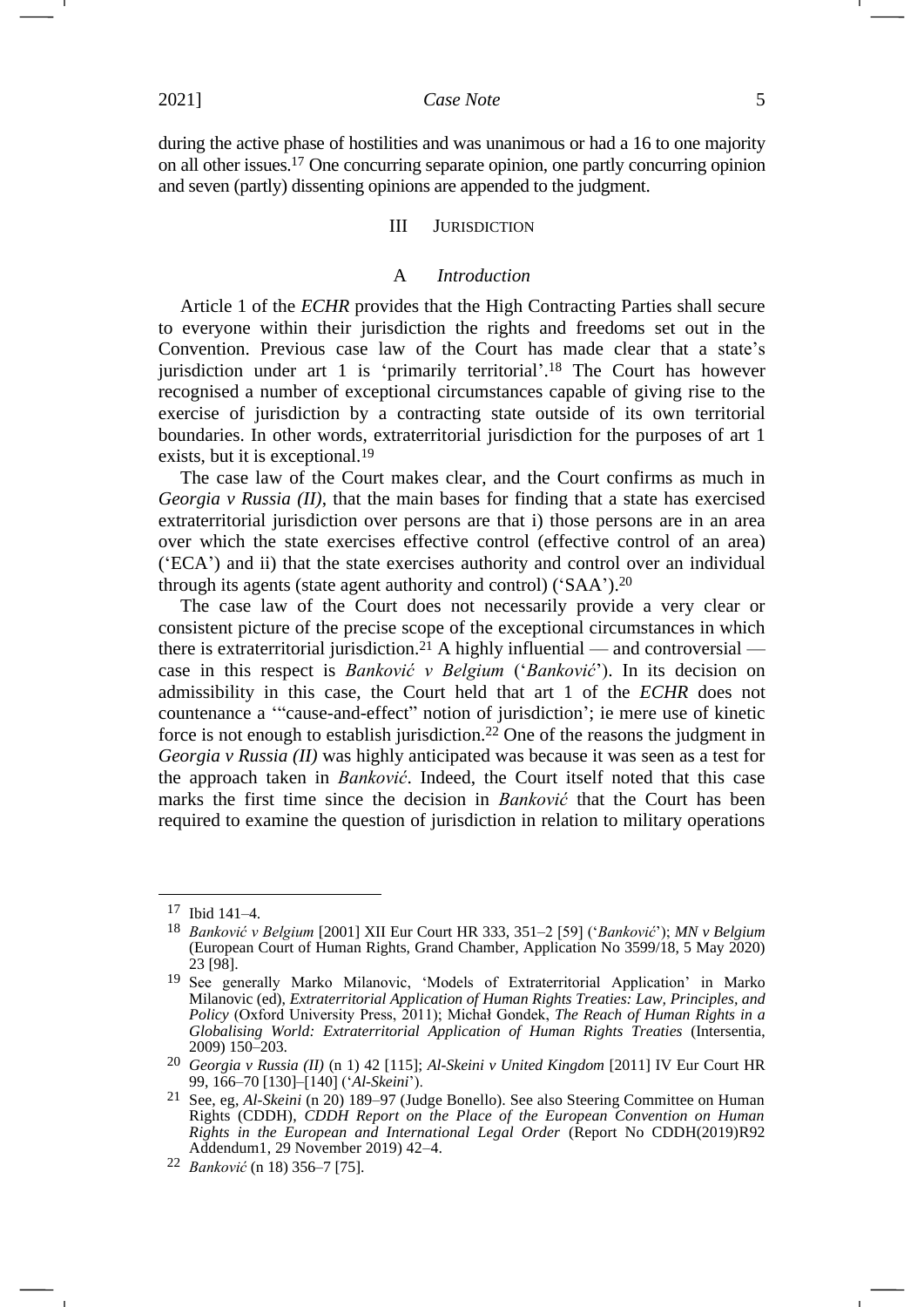-

(armed attacks, bombing, shelling) in the context of an international armed conflict the existence of which is not disputed by the parties.<sup>23</sup>

As noted above, to answer the question of whether Russia exercised extraterritorial jurisdiction for the purposes of art 1 of the *ECHR*, the Court made a distinction between two phases of the conflict. The first phase was an 'active phase of hostilities'. According to the Court, this phase encompassed the first five days of the conflict, lasting from 8 until 12 August 2008. Georgia claimed that in this phase Russia violated the right to life (art 2 of the *ECHR*). The second phase was the 'occupation' phase after the active phase of hostilities had ceased.

#### B *Active Phase of Hostilities*

The Court first focuses on the issue of jurisdiction in the 'active phase of hostilities'.

It will be recalled that the Court has recognised two main bases for extraterritorial jurisdiction: ECA and SAA.<sup>24</sup> With respect to ECA, the Court holds that

it can be considered from the outset that in the event of military operations including, for example, armed attacks, bombing or shelling — carried out during an international armed conflict one cannot generally speak of 'effective control' over an area. The very reality of armed confrontation and fighting between enemy military forces seeking to establish control over an area in a context of chaos means that there is no control over an area.25

The Court considers that this was also true in the present case. It thereby dismisses the possibility for states to exercise control over territory during an 'active phase of hostilities' in a 'context of chaos', meaning that under such circumstances there *cannot* be any exercise of extraterritorial jurisdiction on the basis of ECA.<sup>26</sup>

With respect to SAA, the Court in a rather anodyne manner states that, since *Banković*, the Court's case law on the concept of extraterritorial jurisdiction has evolved.<sup>27</sup> This is its rather euphemistic way of distancing itself from the quite narrow conception of extraterritorial jurisdiction put forward in that decision. This is nevertheless important, because the Court has not previously expressly distanced itself from *Banković* even if it has expanded the notion of jurisdiction as set out in that decision.<sup>28</sup> The Court describes a number of cases in which it had already seemed to take a different approach.<sup>29</sup> In those cases, it was accepted that

<sup>23</sup> *Georgia v Russia (II)* (n [1\)](#page-0-0) 42 [113].

<sup>24</sup> See, eg, Işıl Karakaș and Hasan Bakırcı, 'Extraterritorial Application of the European Convention on Human Rights: Evolution of the Court's Jurisprudence on the Notions of Extraterritorial Jurisdiction and State Responsibility' in Anne van Aaken and Iulia Motoc (eds), *The European Convention on Human Rights and General International Law* (Oxford University Press, 2018) 112, 114; Lea Raible, 'The Extraterritoriality of the ECHR: Why *Jaloud* and *Pisari* Should Be Read as Game Changers' [2016] (2) *European Human Rights Law Review* 161, 163.

<sup>25</sup> *Georgia v Russia (II)* (n [1\)](#page-0-0) 46 [126].

<sup>26</sup> Ibid.

<sup>27</sup> Ibid 42 [114].

<sup>28</sup> Marko Milanovic, '*Al-Skeini* and *Al-Jedda* in Strasbourg' (2012) 23(1) *European Journal of International Law* 121, 129.

<sup>29</sup> *Georgia v Russia (II)* ([n 1\)](#page-0-0) 43–6 [117]–[124].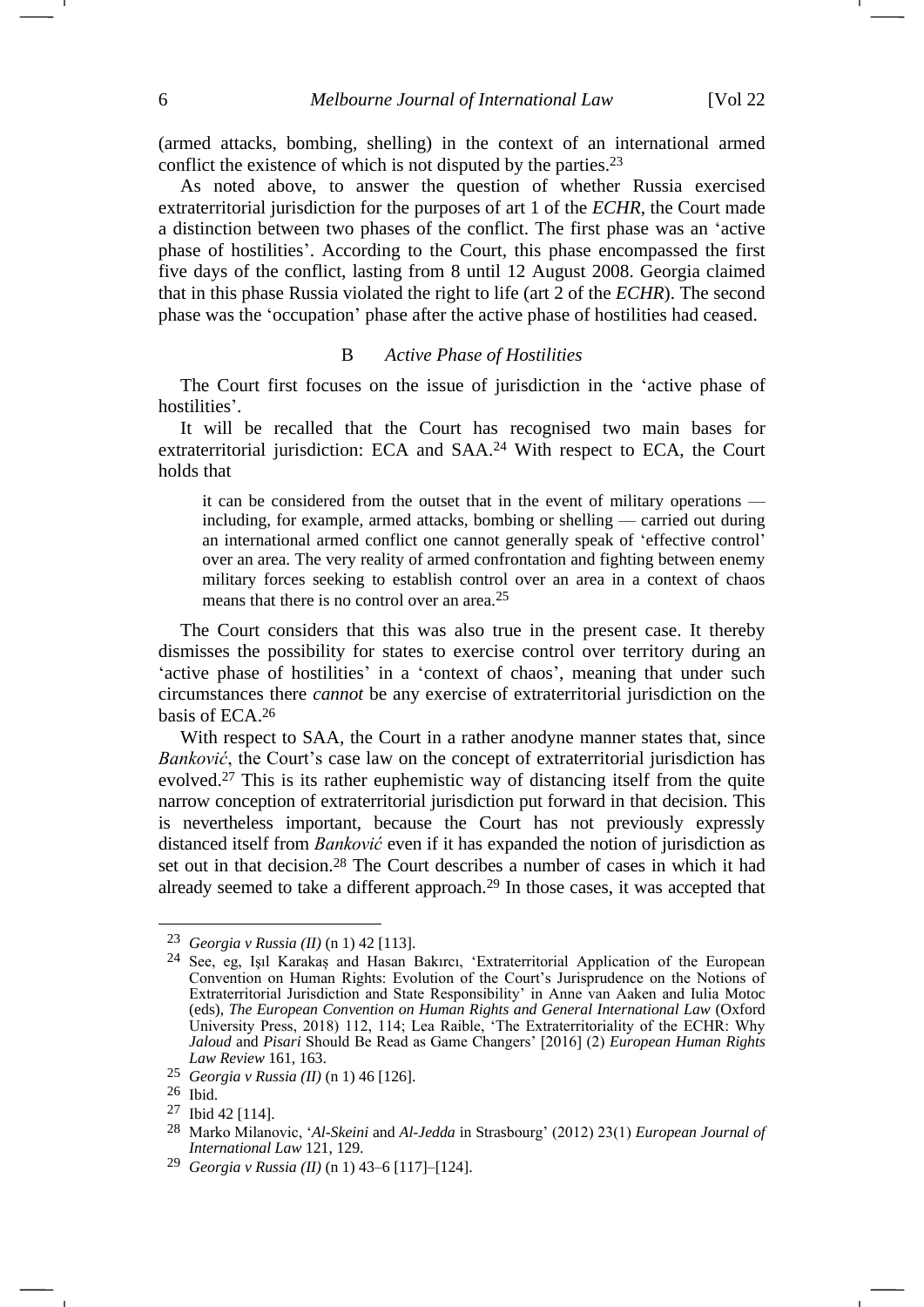<span id="page-6-0"></span>states had exercised jurisdiction over individuals when Turkey engaged in crossborder use of force against victims in Northern Cyprus, when UK armed forces used force during patrols in Iraq, when armed forces used force while manning checkpoints abroad and so forth.<sup>30</sup> According to the Court, the approach in those cases 'refines and broadens the concept of extraterritorial jurisdiction'. <sup>31</sup> This is in contrast in particular to its judgment in *Al-Skeini v UK* ('*Al-Skeini*'), in which it suggested that its earlier case law was fully coherent.<sup>32</sup>

The Court thus acknowledges that the room for extraterritorial application of the Convention has been broadened. It does this in particular by acknowledging that in a number of cases it has applied the concept of 'state agent authority and control' over individuals to scenarios going beyond physical power and control exercised in the context of arrest or detention. The Court then immediately restricts that room by holding that those cases concerned 'isolated and specific acts involving an element of proximity'. 33

This finding is questionable for two principal reasons. The first is that the qualification of the factual situation in some of the cases concerned as 'isolated and specific and involving an element of proximity' is hardly supported by the facts. For example, in *Issa v Turkey*, the Court described the situation in which the alleged violation of the Convention took place as a military operation 'carried out with the participation of seventy to eighty thousand troops accompanied by tanks, armoured vehicles, aircraft and helicopters, last[ing] almost six weeks between 19 March and 2 May 1995'. <sup>34</sup> In *Pad v Turkey*, the key to finding jurisdiction was fire discharged from helicopters while they were circling overhead.<sup>35</sup> A helicopter circling overhead is not necessarily closer to the ground than an artillery piece firing or an aircraft on a bomb run. The second ground for criticism is that it would be odd if jurisdiction were to exist in cases of isolated and specific acts but not when similar acts occur on a large scale. If anything, it would seem that in case of widespread violence, the protection that is provided by human rights is more urgent. As Judges Yudkivska, Wojtyczek and Chanturia state,

if jurisdiction has been established in respect of 'isolated and specific acts', it is obvious that the respondent State exercises jurisdiction within the meaning of Article 1 when it undertakes a large-scale operation involving innumerable acts with far-reaching consequences (*argumentum a fortiori*).36

Applying its case law to the facts of this case, the Court more importantly introduces a second restriction to SAA as a ground for extraterritorial jurisdiction. This restriction corresponds to the reason it held that there was no

<sup>30</sup> *Isaak v Turkey* (European Court of Human Rights, Third Section, Application No 44587/98, 28 September 2006) 21; *Al-Skeini* (n [20\)](#page-4-0) 62–3 [149]–[150]; *Jaloud v Netherlands* [2014] VI Eur Court HR 229, 302 [152] ('*Jaloud*'). See also *Issa v Turkey* (European Court of Human Rights, Second Section, Application No 31821/96, 16 November 2004) 19 [55], 23 [68], [71], 24 [72], 26 [82] ('*Issa*'); *Andreou v Turkey* (European Court of Human Rights, Fourth Section, Application No 45653/99, 27 October 2009) 7 [25]–[26]; *Pad v Turkey* (European Court of Human Rights, Third Section, Application No 60167/00, 28 June 2007) 10 [53]–[55] ('*Pad*').

<sup>31</sup> *Georgia v Russia (II)* (n [1\)](#page-0-0) 46 [124].

<sup>32</sup> *Al-Skeini* (n [20\)](#page-4-0) 166–70 [130]–[142].

<sup>33</sup> *Georgia v Russia (II)* (n [1\)](#page-0-0) 47 [132].

<sup>34</sup> *Issa* (n [30\)](#page-6-0) 15 [45].

<sup>35</sup> *Pad* (n [30\)](#page-6-0) 10 [54].

<sup>36</sup> *Georgia v Russia (II)* (n [1\)](#page-0-0) 192 [9] (Judges Yudkivska, Wojtyczek and Chanturia).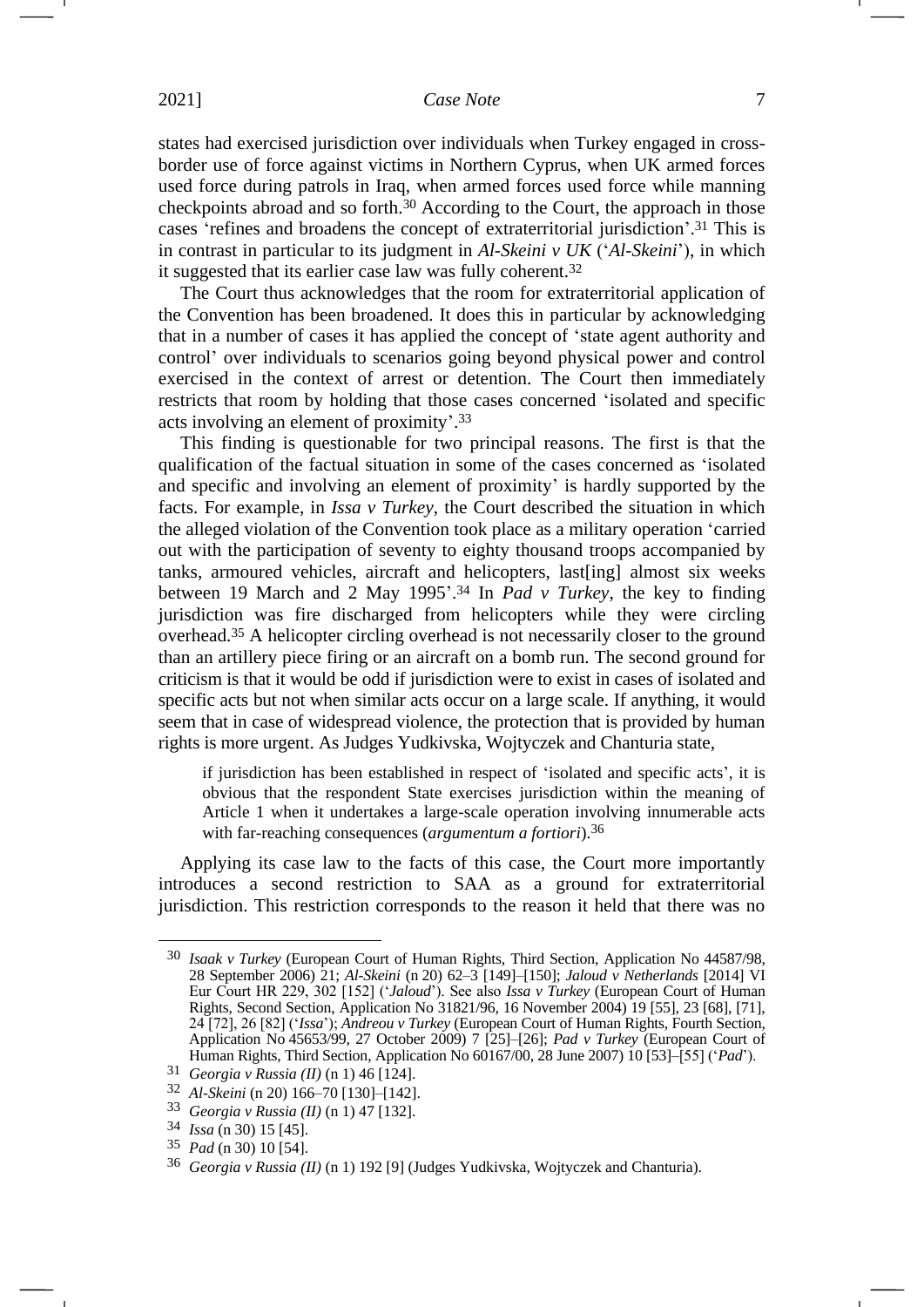ECA by Russia in Georgia, namely that an 'active phase of hostilities' excludes exercise of control. The Court states that

the very reality of armed confrontation and fighting between enemy military forces seeking to establish control over an area in a context of chaos not only means that there is no 'effective control' over an area as indicated above (see paragraph 126 above), but also excludes any form of 'State agent authority and control' over individuals.37

The Court thus suggests that there can be no extraterritorial jurisdiction for the purposes of art 1 of the *ECHR* during an 'active phase of hostilities'. A number of observations can be made concerning the use of this term by the Court.

First, this is not the first time the Court has used the term. It was previously used in *Hassan v UK* ('*Hassan*'). <sup>38</sup> In that case, the respondent government acknowledged that where state agents operating extraterritorially take an individual into custody, this is a ground of extraterritorial jurisdiction which has been recognised by the Court. It submitted however that

<span id="page-7-0"></span>this basis of jurisdiction should not apply in the active-hostilities phase of an international armed conflict, where the agents of the Contracting State are operating in territory of which they are not the occupying power, and where the conduct of the State will instead be subject to the requirements of international humanitarian law.39

The Court rejected that argument, finding that to do otherwise would be at odds with the International Court of Justice's ('ICJ') case law on this issue.<sup>40</sup> Although the Court did this in the specific context of persons taken into custody, the rejection was broadly understood to apply more generally.<sup>41</sup> The Court now takes a different route.

Secondly, the Court does not clearly define what is and what is not an 'active phase of hostilities'. As a consequence, the exact scope of this exception to extraterritorial jurisdiction remains unclear. What is the exact threshold of violence that needs to be crossed before one can speak of an 'active phase of hostilities'? And how to determine when such a phase ends? In the case of Georgia, a ceasefire was concluded between the parties, which the Court uses as a means of separating the two phases. But what about conflicts in which there is no ceasefire or in which large-scale fighting continues after a ceasefire?<sup>42</sup>

<sup>37</sup> Ibid 48 [137].

<sup>38</sup> *Hassan v United Kingdom* [2014] VI Eur Court HR 1 ('*Hassan*').

<sup>39</sup> Ibid 49 [76].

<sup>40</sup> Ibid 50 [77].

<sup>41</sup> See, eg, Andreas von Arnauld, 'An Exercise in Defragmentation: The Grand Chamber Judgment in *Hassan v UK*' in Robin Geiß and Heike Krieger (eds), *The 'Legal Pluriverse' Surrounding Multinational Military Operations* (Oxford University Press, 2020) 179, 188.

<sup>42</sup> An example is provided by the conflict between Armenia and Azerbaijan in Nagorno-Karabakh in 2020. On 10 October, Russia announced that both Armenia and Azerbaijan had agreed on a humanitarian ceasefire after 10 hours of talks in Moscow. This ceasefire quickly broke down, however. A ceasefire that did hold was agreed on 9 November 2020. See Associated Press in Moscow, 'Nagorno-Karabakh: Armenia and Azerbaijan Agree to Ceasefire', *The Guardian* (Web Page, 11 October 2020) [<https://www.theguardian.com/world/2020/oct/10/nagorno](https://www.theguardian.com/world/2020/oct/10/nagorno-karabakh-armenia-and-azerbaijan-agree-to-ceasefire)[karabakh-armenia-and-azerbaijan-agree-to-ceasefire>](https://www.theguardian.com/world/2020/oct/10/nagorno-karabakh-armenia-and-azerbaijan-agree-to-ceasefire), archived at <https://perma.cc/2LS9-ELKQ>. Both Armenia and Azerbaijan have lodged interstate applications before the European Court of Human Rights concerning the events in Nagorno-Karabakh.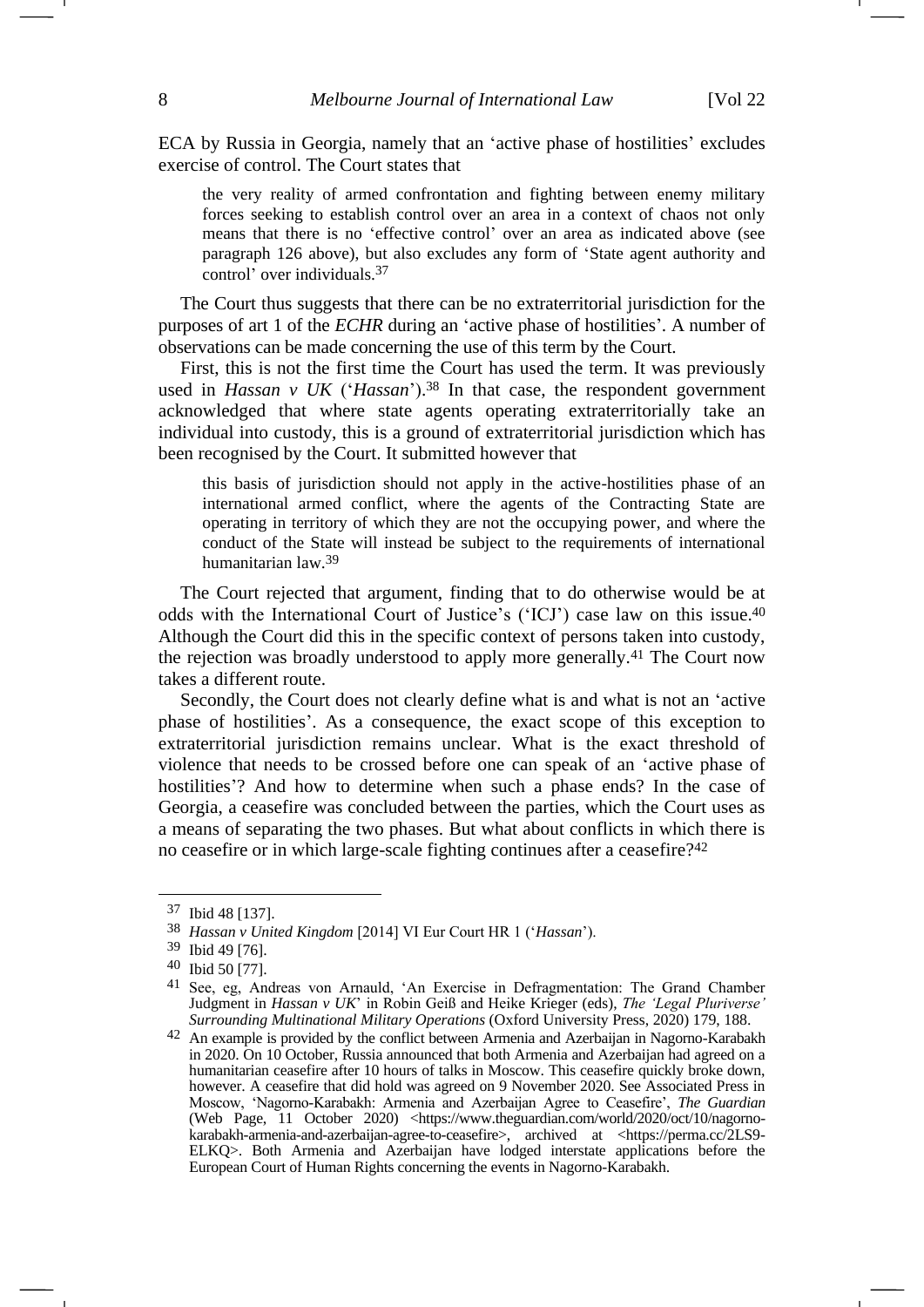The formulations used by the Court also raise a number of questions. One example is the element of 'context of chaos', which the Court uses in conjunction with the term 'active phase of hostilities'. Does the Court consider that an active phase of hostilities automatically creates a context of chaos, or are they two separate elements, both of which need to be present? Another question is whether the exception only applies in international armed conflicts ('IACs'), or also in non-international armed conflicts ('NIACs'). The explicit references made by the Court to IACs when it talks about the active phase of hostilities could suggest that it wants to limit the exception to jurisdiction to situations of IAC, but it does not say so explicitly. This is a question that is relevant for European states participating in extraterritorial armed conflicts against organised armed groups such as ISIS.

Thirdly, it must be wondered whether the Court means for the active hostilities doctrine to apply to all rights protected by the Convention or to a limited selection only. The Court develops its new active phase of hostilities doctrine in the context of its discussion of art 2 of the *ECHR*. Although the doctrine is phrased categorically by the Court, it appears it does not extend to arts 3 and 5 of the *ECHR*. The Court notably does accept that Russia exercised jurisdiction over detained persons, including persons captured during the active phase of hostilities, whose rights under arts 3 and 5 were alleged to have been violated by Russia. The Court justifies this by stating that the persons concerned were 'mostly' detained after the hostilities had ceased (civilian detainees) and that they were detained, 'inter alia', after the cessation of hostilities (prisoners of war).<sup>43</sup> Because the Court does not apply the 'active phase of hostilities' exception to jurisdiction over detainees, the judgment in *Georgia v Russia (II)* may, strictly speaking, not be incompatible with *Hassan*. This element in the judgment does raise the question of whether there are other exceptions to the 'active phase of hostilities' exception to jurisdiction. There is at least one, which will be discussed in more detail below. This is jurisdiction in the context of the procedural limb of art 2 of the *ECHR*.

What is particularly interesting is the Court's concluding paragraphs on the issue of jurisdiction in the active phase of hostilities.<sup>44</sup> In these paragraphs, the Court essentially puts forward practical and legal policy considerations to justify its approach. It refers to

the large number of alleged victims and contested incidents, the magnitude of the evidence produced, the difficulty in establishing the relevant circumstances and the fact that such situations are predominantly regulated by legal norms other than those of the Convention (specifically, IHL or the law of armed conflict).45

None of these considerations are very convincing as a reason to exclude a whole category of situations from the scope of application of the Convention. For example, it may be true that in situations of armed conflict it is difficult to establish facts (the so-called fog of war), but this does not mean it is

<sup>43</sup> *Georgia v Russia (II)* (n [1\)](#page-0-0) 105 [239], 118 [269].

<sup>44</sup> Ibid 48–9 [140]–[144].

<sup>45</sup> Ibid 48 [140].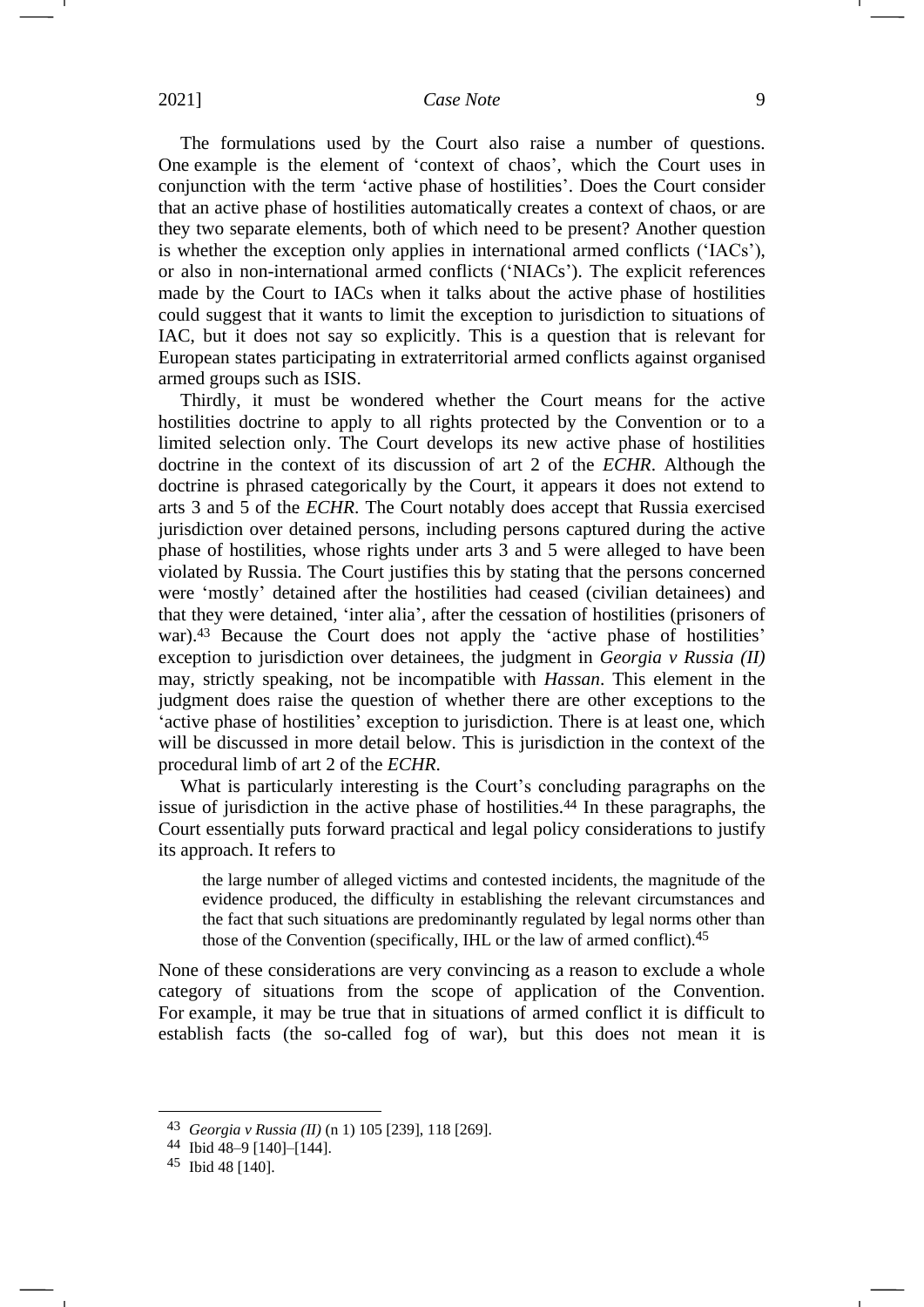impossible.<sup>46</sup> The Court has various options at its disposal to deal with this issue, including the use of reports by intergovernmental and non-governmental organisations, using interim measures to obtain evidence, and fact-finding hearings.<sup>47</sup> Another example is the large number of victims. It is difficult to see why cases in which there are large numbers of victims are less deserving of application of the *ECHR* than cases in which there is only one or a few victims. If anything, the reverse makes more sense. With respect to the argument that armed conflict is primarily regulated by IHL, this is not an obstacle to the application of the Convention in and of itself. In this context, it is important to note that mechanisms to ensure compliance in IHL are much weaker than under the *ECHR*. <sup>48</sup> To disapply the Convention thus means significantly weakening protection for individual victims.

The real reason, or at least one of the real reasons, for the approach taken by the Court appears to be its desire to avoid dealing with cases in which there is a large danger of political fallout.<sup>49</sup> Such fallout could have consequences for the entire Convention system, for example, if it came in the form of states withdrawing from the *ECHR*. 50

It appears from the dictum of the judgment and the dissenting opinions that the Court was strongly divided on the issue of excluding jurisdiction during an 'active phase of hostilities'. Six out of 17 judges disagreed with the Court's holding that events which occurred during the active phase of the hostilities  $(8 -$ 12 August 2008) did not fall within the jurisdiction of the Russian Federation for the purposes of art 1 of the Convention. The language in the dissenting opinions written by these judges is sometimes strongly worded, which testifies to the level of disagreement.

## C *Occupation Phase*

With respect to the occupation phase, that is, the phase after the active phase of hostilities, the Court does not have much difficulty in finding that Russia exercised jurisdiction for the purposes of art 1 of the *ECHR*. It does so on the basis of ECA, in line with the criteria it has developed in its earlier case law for

<sup>46</sup> See, eg, Rick Lawson, 'Si Vis Pacem, Para Bellum: Application of the European Convention on Human Rights in Situations of Armed Conflict' in Lawrence Early et al (eds), *The Right to Life under Article 2 of the European Convention on Human Rights: Twenty Years of Legal Developments since McCann v the United Kingdom* (Wolf Legal Publishers, 2016) 213, 218–19.

<sup>47</sup> Philip Leach, 'Fact-Finding: European Court of Human Rights (ECtHR)' in Hélène Ruiz Fabri (ed), *Max Planck Encyclopedia of International Procedural Law* (Oxford University Press, online at June 2018) [12], [17], [30]–[35].

<sup>48</sup> See Jann K Kleffner, 'A Bird's-Eye View on Compliance with the Law of Armed Conflict 70 Years after the Adoption of the Geneva Conventions' in Terry D Gill et al (eds), *Yearbook of International Humanitarian Law 2019* (TMC Asser Press, 2021) 107.

<sup>49</sup> Marko Milanovic, 'Georgia v Russia No 2: The European Court's Resurrection of Bankovic in the Contexts of Chaos', *EJIL:Talk!* (Blog Post, 25 January 2021) [<https://www.ejiltalk.org/georgia-v-russia-no-2-the-european-courts-resurrection-of](https://www.ejiltalk.org/georgia-v-russia-no-2-the-european-courts-resurrection-of-bankovic-in-the-contexts-of-chaos/)[bankovic-in-the-contexts-of-chaos/>](https://www.ejiltalk.org/georgia-v-russia-no-2-the-european-courts-resurrection-of-bankovic-in-the-contexts-of-chaos/), archived at <https://perma.cc/X4SW-LR4J>.

<sup>50</sup> For a report that Russia has seriously considered this in the past, see, eg, Andrew Griffin, 'Russia Could Withdraw from European Convention on Human Rights, State News Agency<br>RIA Reports', *Independent* (online, 1 March 2018) Reports', *Independent* (online, 1 March 2018) <https://www.independent.co.uk/news/world/europe/russia-echr-human-rights-europeanconvention-putin-kremlin-eu-a8234086.html>, archived at <https://perma.cc/2ZHQ-KBJ7>.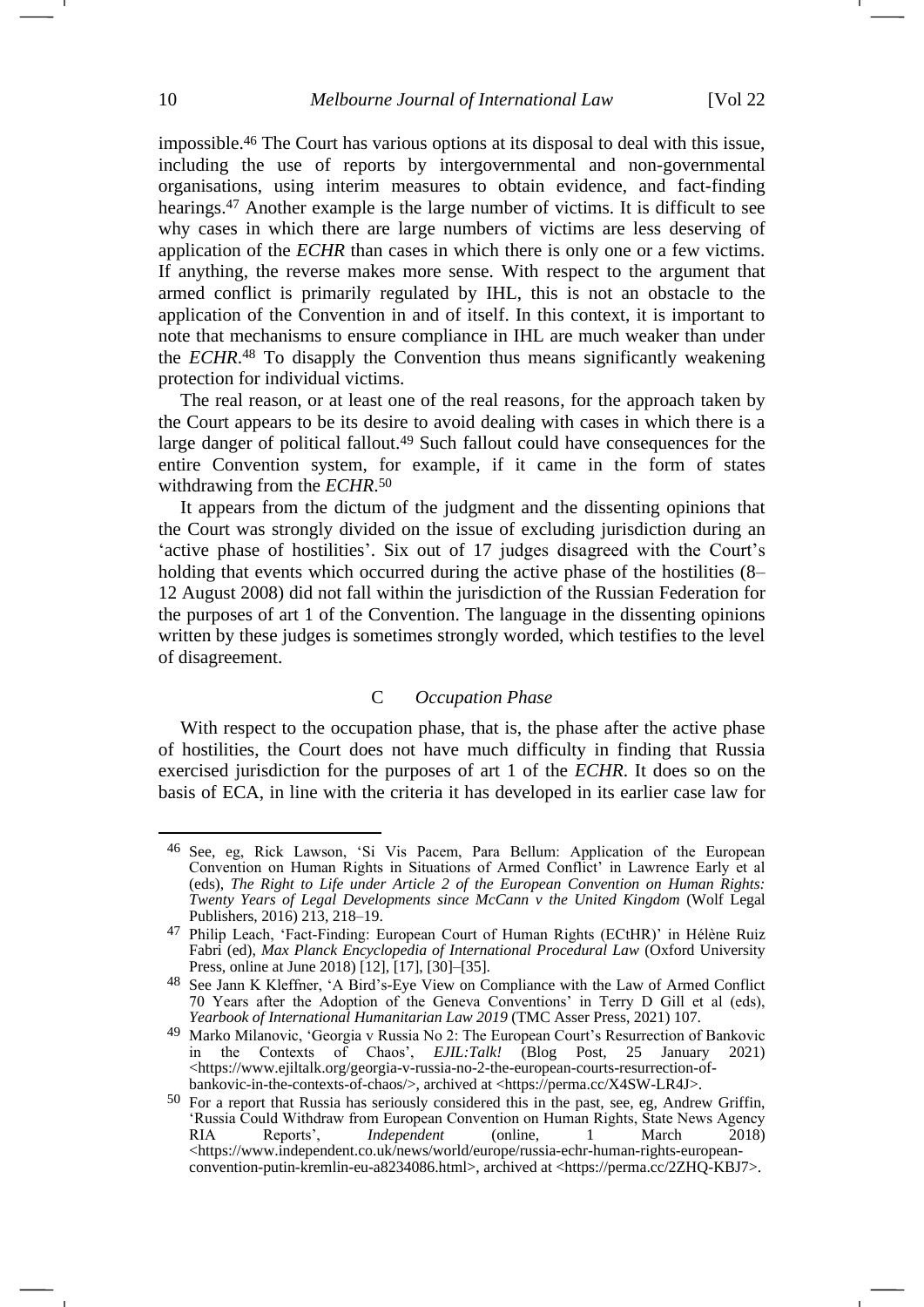such jurisdiction. The main criteria are the strength of the state's military presence in the area and the extent to which its military, economic and political support for the local subordinate administration provides it with influence and control over the region. It is noteworthy that the Court makes extensive use of information provided by Russia, either as evidence in the case or through public statements.<sup>51</sup>

It is also interesting that the Court, after having concluded that there was a situation of ECA, states that '[i]f there is "occupation" for the purposes of international humanitarian law there will also be "effective control" within the meaning of the Court's case-law'.<sup>52</sup> The Court appears to say that if there is a situation of occupation in the sense of IHL, there is automatically ECA for the purposes of art 1 of the Convention. This is noteworthy, because it seems difficult to reconcile with the Court's statement in *Jaloud v Netherlands* that 'the status of "Occupying Power" within the meaning of Article 42 of the *Hague Regulations*, or lack of it, is not per se determinative' of the question of whether there is jurisdiction for the purposes of art 1 of the *ECHR*. <sup>53</sup> That statement has been interpreted as meaning that art 1 jurisdiction is 'an autonomous concept not dependent on the status of occupying power'. <sup>54</sup> But if occupation in the sense of IHL ipso facto means there was ECA, as the Court states in *Georgia v Russia (II)*, then the status of Occupying Power is determinative in the sense that there is automatically jurisdiction if a state has that status. This is not to say that the reverse is also true: the absence of the status of Occupying Power does not preclude the existence of jurisdiction for the purposes of art 1 of the *ECHR*.

<span id="page-10-0"></span>If occupation in the sense of IHL automatically entails jurisdiction, this also raises the question why the Court in *Al-Skeini* chose to base jurisdiction on SAA and not on ECA. In that case, there was no doubt that the United Kingdom was an Occupying Power in the sense of IHL in a part of Iraq. One can only speculate why the Court adopted a different approach in *Georgia v Russia (II)*. It may be that the prominent role given to IHL in *Al-Skeini* also had an impact on this aspect of the judgment. It could be that the Court was more willing to attach further-reaching consequences to the existence of an occupation than in *Al-Skeini*, in which the Court ultimately largely ignored IHL. Whether this constituted an inconsistency or if it is a new approach by the Court remains to be seen.

### IV THE *ECHR* AND INTERNATIONAL HUMANITARIAN LAW

IHL played a pivotal role in the Court's judgment in *Georgia v Russia (II)*. This was not the first time the Court addressed the interrelationship between human rights and IHL.<sup>55</sup> Other international courts and treaty bodies have also dealt with this issue.

<sup>51</sup> *Georgia v Russia (II)* (n [1\)](#page-0-0) 66–9 [162]–[175].

<sup>52</sup> Ibid 88 [196].

<sup>53</sup> *Jaloud* ([n 30\)](#page-6-0) 300 [142].

<sup>54</sup> Peter Kempees, *'Hard Power' and the European Convention on Human Rights* (Brill Nijhoff, 2020) vol 134, 250.

<sup>55</sup> Ibid 38–64.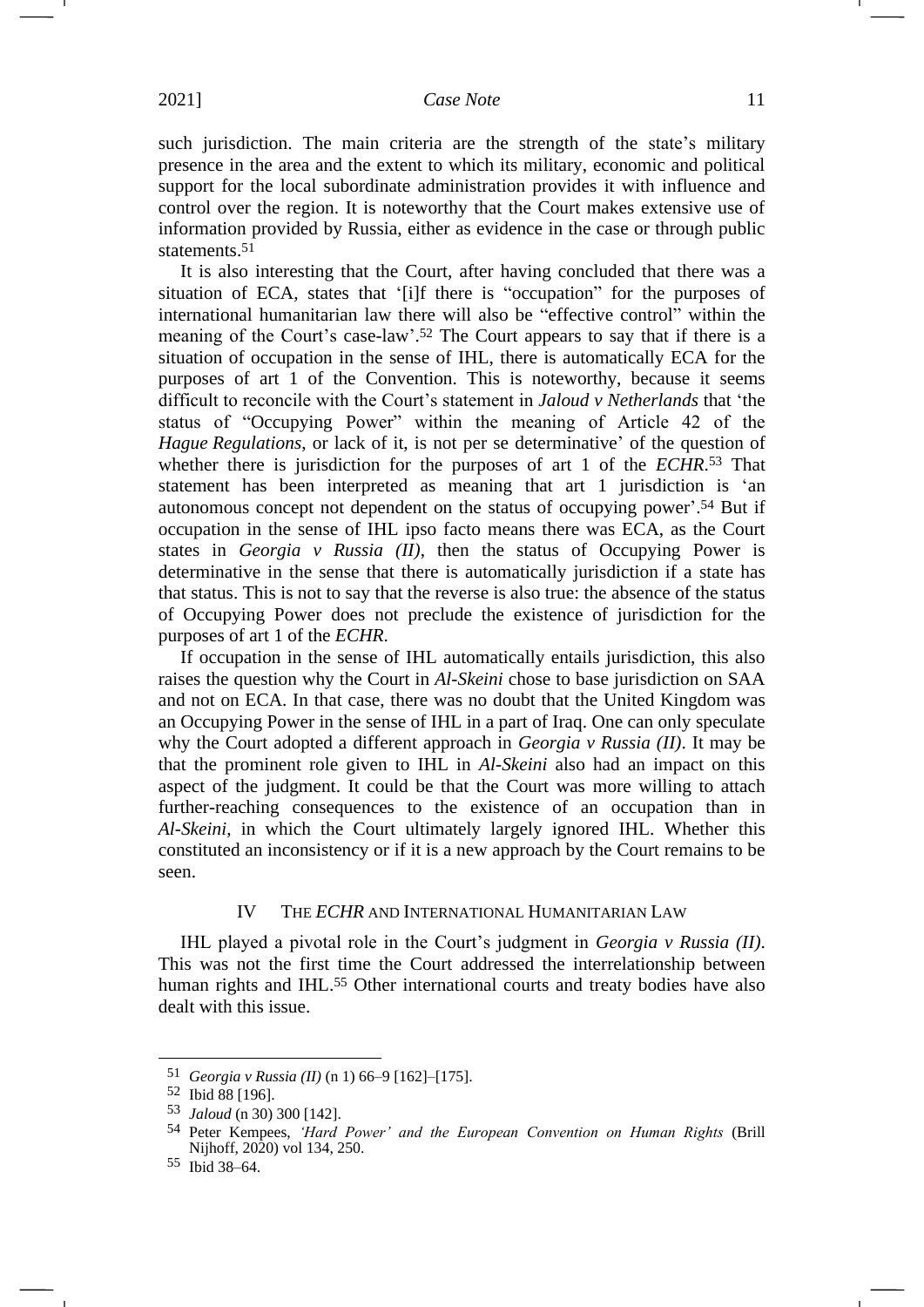<span id="page-11-0"></span>-

<span id="page-11-1"></span>The ICJ has found that human rights continue to apply during armed conflict: 'the protection offered by human rights conventions does not cease in case of armed conflict, save through the effect of provisions for derogation'. <sup>56</sup> It has furthermore held that during armed conflict, what constitutes an 'arbitrary' deprivation of life must be determined by reference to the rules regulating the use of force under IHL.<sup>57</sup> The Inter-American Court of Human Rights, the United Nations Human Rights Committee and the African Commission on Human and Peoples' Rights have all confirmed the continued applicability of their respective human rights conventions during armed conflicts — and therefore in co-application with IHL.<sup>58</sup> The Inter-American Court and the Human Rights Committee, although lacking the jurisdiction to apply IHL directly, have moreover taken a relatively open approach towards interpreting human rights in light of IHL. The Inter-American Court has found that IHL can be used '*to provide content and scope* to the provisions of the [American] Convention', <sup>59</sup> and has even determined the lawfulness of deprivations of life by interpreting the right to life in light of the IHL principles of distinction, proportionality and precautions.<sup>60</sup> The Human Rights Committee has similarly found that 'rules of international humanitarian law may be relevant for the purposes of the interpretation of [Covenant rights]' and that therefore '[s]ecurity detention authorized and regulated by and complying with international humanitarian law in principle is not arbitrary',<sup>61</sup> and '[u]se of lethal force consistent with international humanitarian law and other applicable international law norms is, in general, not arbitrary'. <sup>62</sup> This is also the position of the

<sup>56</sup> *Legal Consequences of the Construction of a Wall in the Occupied Palestinian Territory (Advisory Opinion)* [2004] ICJ Rep 136, 178 [106]; *Armed Activities on the Territory of the Congo (Democratic Republic of the Congo v Uganda) (Judgment)* [2005] ICJ Rep 168, 243 [216]. In very similar wording, see the earlier *Legality of the Threat or Use of Nuclear Weapons (Advisory Opinion)* [1996] ICJ Rep 226, 240 [25] ('*Nuclear Weapons Advisory Opinion*'). For a detailed analysis, see Lawrence Hill-Cawthorne, 'Just Another Case of Treaty Interpretation? Reconciling Humanitarian Law and Human Rights Law in the ICJ' in Mads Andenas and Eirik Bjorge (eds), *A Farewell to Fragmentation: Reassertion and Convergence in International Law* (Cambridge University Press, 2015).

<sup>57</sup> *Nuclear Weapons Advisory Opinion* (n [56\)](#page-11-0) 240 [25].

<sup>58</sup> Human Rights Committee, *General Comment No 31: The Nature of the General Legal Obligation Imposed on States Parties to the Covenant*, 80<sup>th</sup> sess, 2187<sup>th</sup> mtg, UN Doc CCPR/C/21/Rev.1/Add.13 (26 May 2004, adopted 29 March 2004) [11]; Human Rights Committee, *General Comment No 36: Article 6: Right to Life,* 124th sess, UN Doc CCPR/C/GC/36 (3 September 2019) [64] ('*General Comment No 36*'); *Santo Domingo Massacre v Colombia (Preliminary Objections, Merits and Reparations)* (Inter-American Court of Human Rights, Series C No 259, 30 November 2012) [21] ('*Santo Domingo Massacre*'). See also *Las Palmeras v Colombia (Preliminary Objections)* (Inter-American Court of Human Rights, Series C No 67, 4 February 2000) [32]; *Serrano Cruz Sisters v El Salvador (Preliminary Objections)* (Inter-American Court of Human Rights, Series C No 118, 23 November 2004) [113] ('*Serrano Cruz Sisters*'); *Article 19 v Eritrea (Merits)* (African Commission on Human and Peoples' Rights, App No 275/2003, 16–30 May 2007) [87].

<sup>59</sup> *Serrano Cruz Sisters* ([n 58\)](#page-11-1) [119] (emphasis added).

<sup>60</sup> *Santo Domingo Massacre* (n [58\)](#page-11-1) [211]; *Cruz Sánchez v Peru (Preliminary Objections, Merits, Reparations and Costs)* (Inter-American Court of Human Rights, Series C No 292, 17 April 2015) [270], [273].

<sup>61</sup> Human Rights Committee, *General Comment No 35: Article 9 (Liberty and Security of Person*), 112<sup>th</sup> sess, UN Doc CCPR/C/GC/35 (16 December 2014) [64].

<sup>62</sup> *General Comment No 36*, UN Doc CCPR/C/GC/36 (n [58\)](#page-11-1) [64].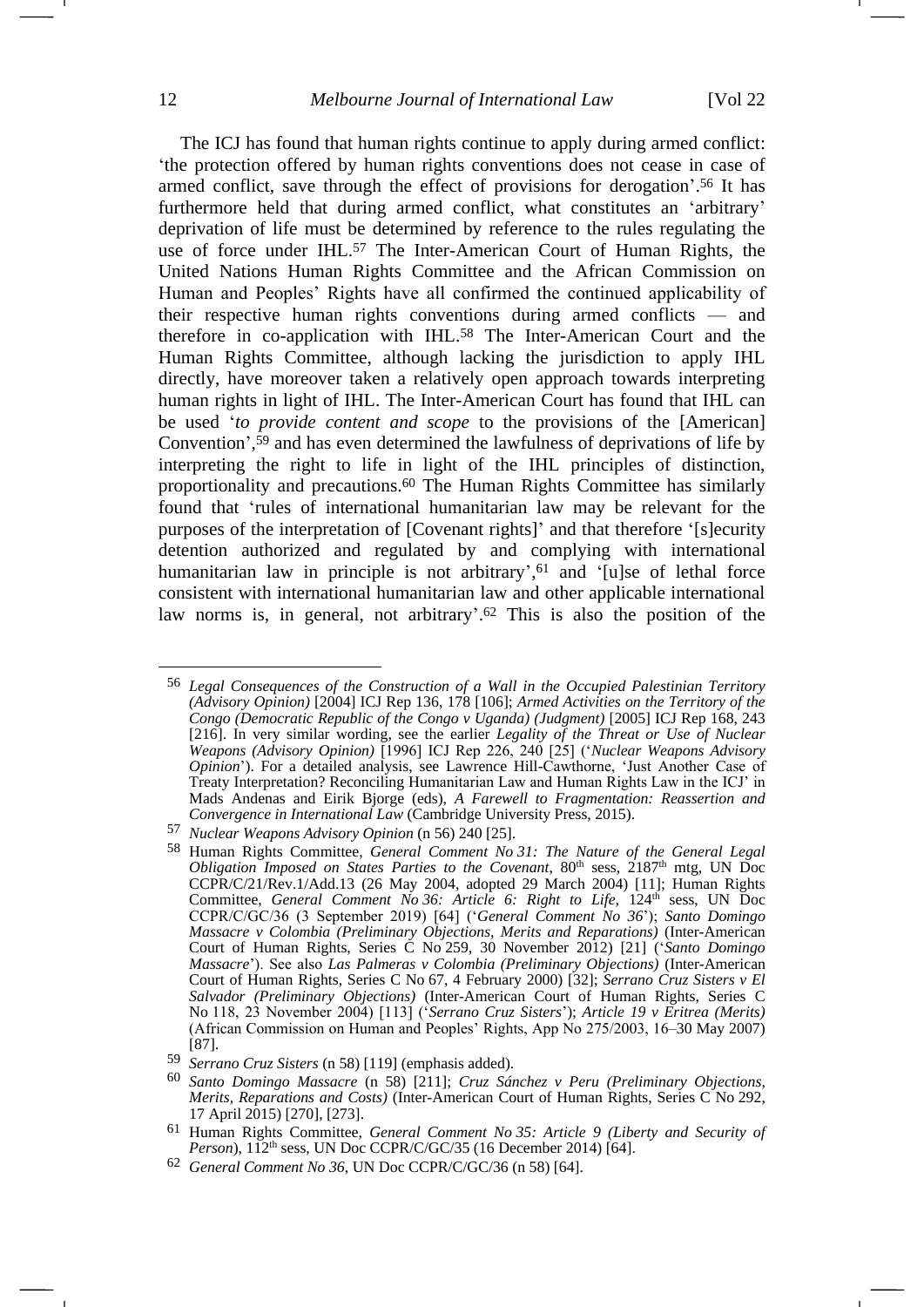African Commission,<sup>63</sup> meaning that under the globally applicable *International Covenant on Civil and Political Rights*, as well as under the two other binding regional rights systems, human rights are interpreted in light of IHL.

The European Court has thus far walked a different path, traditionally shying away from interpreting the Convention in light of IHL.<sup>64</sup> This may have to do with the Convention's wording, which does not merely prohibit *arbitrary*  deprivations of life and liberty but rather forbids such deprivations unless they fall under an exhaustive list of exceptions. This restricts the possibilities for interpreting the Convention in light of IHL — at least so long as states do not derogate from the Convention during armed conflict. In *Hassan*, the Court for the first time ruled that under a number of strict conditions, deprivations of liberty in compliance with IHL could be read as conforming to the right to liberty under the Convention.<sup>65</sup> This approach has not yet been repeated, however, and many have wondered whether the Court would apply this approach in relation to the right to life — which the Court was expected to do in *Georgia v Russia (II)*. 66 As one commentator stated, the question was whether the approach the Court introduced in *Hassan* was 'capable of application to other Convention Articles guaranteeing substantive rights' — most notably art 2.<sup>67</sup>

As stated above in Part II, in *Georgia v Russia (II)*, Russia argued that the conflict was governed by IHL, that the Court does not have jurisdiction with respect to IHL and that the Court thus should not pronounce itself. The Court does not follow this reasoning but takes as its starting point the co-application of IHL and the *ECHR*. As was discussed above, the Court also adopted this view in its judgment in *Hassan*, which *Georgia v Russia (II)* cites in extenso.

In this case, taking the above as its starting point, the methodology adopted by the Court consists of 'examin[ing] the interrelation between the two legal regimes with regard to each aspect of the case and each Convention Article alleged to have been breached'. <sup>68</sup> For each aspect, it inquires whether there is a conflict between the provisions of the Convention and the rules of IHL. This is the first time since its judgment in *Hassan* that the Court has expressly engaged with the question of whether the Convention comes into conflict with rules of IHL. Only a few weeks later, the Grand Chamber moreover applied the same approach in the case of *Hanan v Germany* ('*Hanan*'), <sup>69</sup> which may be taken to mean that this is now an established approach with respect to the interplay of

<span id="page-12-0"></span><sup>63</sup> African Union, African Commission on Human and Peoples' Rights, *General Comment No 3 on the African Charter on Human and Peoples' Rights: The Right to Life (Article 4)*, 57th ord sess (4–18 November 2015) [32].

<sup>64</sup> Larissa van den Herik and Helen Duffy, 'Human Rights Bodies and International Humanitarian Law: Common but Differentiated Approaches' in Carla M Buckley, Alice Donald and Philip Leach (eds), *Towards Convergence in International Human Rights Law: Approaches of Regional and International Systems* (Brill Nijhoff, 2017) vol 5, 366, 389.

<sup>65</sup> *Hassan* (n [38\)](#page-7-0) [101]–[104], [107].

<sup>66</sup> See, eg, Françoise J Hampson, 'Article 2 of the Convention and Military Operations during Armed Conflict' in Lawrence Early et al (eds), *The Right to Life under Article 2 of the European Convention on Human Rights: Twenty Years of Legal Developments since McCann v the United Kingdom* (Wolf Legal Publishers, 2016) 191, 211.

<sup>67</sup> Kempees ([n 54\)](#page-10-0) 63.

<sup>68</sup> *Georgia v Russia (II)* (n [20\)](#page-4-0) 35 [95].

<sup>69</sup> *Hanan v Germany* (European Court of Human Rights, Grand Chamber, Application No 4871/16, 16 February 2021) ('*Hanan*').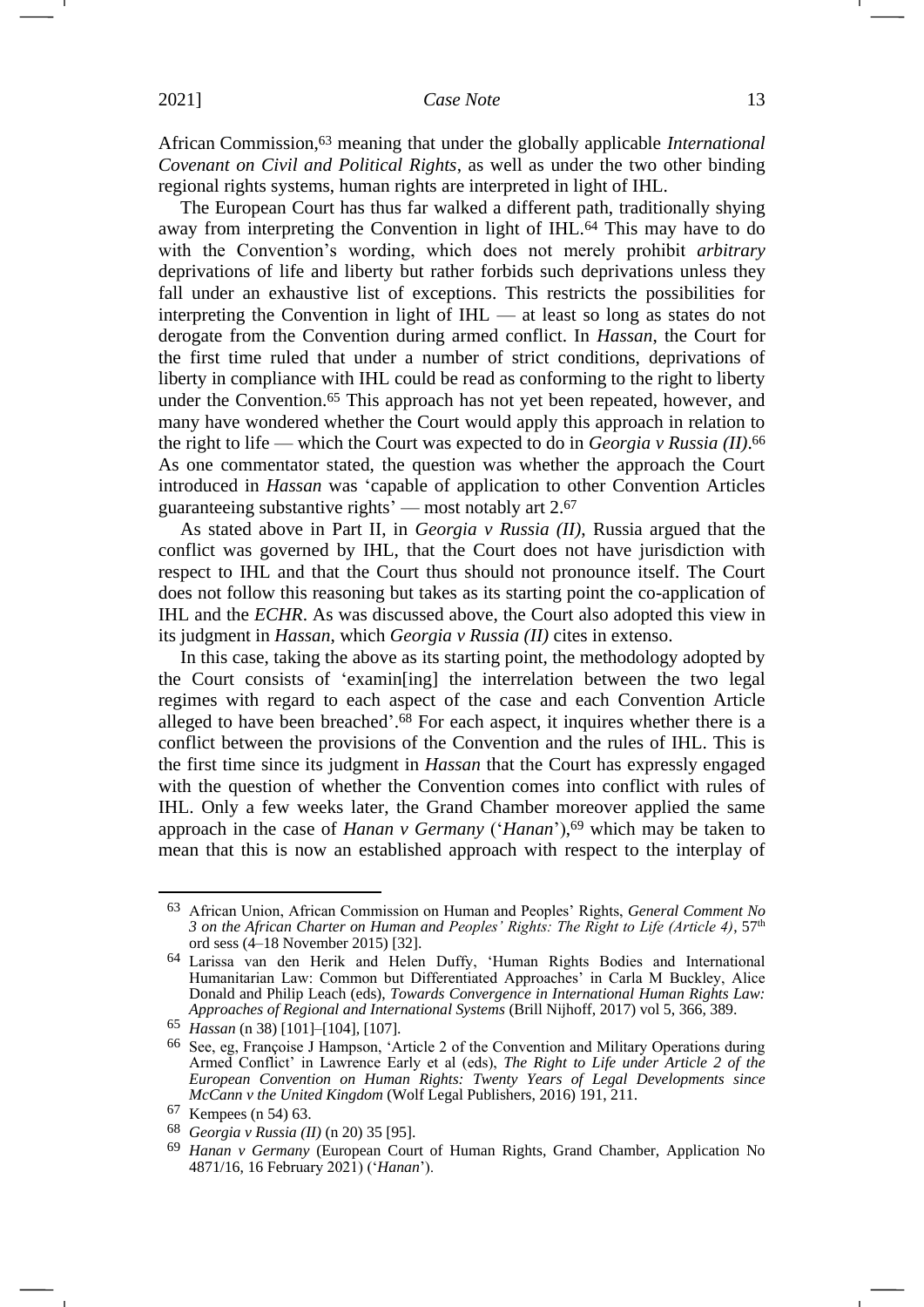IHL and the *ECHR*. This methodology is generally sound, but its application by the Court in this case may be criticised on several accounts.

First, it is interesting to note which rules of IHL the Court takes into consideration. As is well known, IHL distinguishes between international armed conflicts on the one hand and non-international armed conflicts on the other. IACs are conflicts between states, whereas NIACs are those conflicts in which at least one of the parties is not a state. The IHL regimes that apply in the two types of armed conflicts are not identical. The regime applicable to NIACs is much more limited, at least in so far as treaty rules are concerned.<sup>70</sup>

<span id="page-13-0"></span>The rules of IHL that the Court refers to in its judgment are part of the IHL regime that applies to IACs. This is certainly appropriate with respect to the conduct of Russian troops: there is no doubt that there was an IAC between Georgia and Russia.<sup>71</sup> The question is, however, whether the regime for IACs is also the appropriate regime to apply to the conduct of South Ossetian troops, as the Court seems to presume. Here, the Court touches on a controversial issue in the field of IHL. This issue concerns the level of control that a state must have over a non-state armed group for the fighting between that group and another state, or the occupation of territory of another state by that group, to be governed by the IHL regime of international armed conflict.<sup>72</sup> The majority view is that this requires 'overall control' over the conduct of the non-state actor, although there is no consensus on this issue.<sup>73</sup> If there is no such control, then the conduct of the non-state actor is regulated by the IHL regime applicable to NIACs. The Court does not explicitly conclude that Russia exercised such overall control over South Ossetian forces. In the context of its discussion of jurisdiction, the Court states that it is not necessary to provide proof of 'detailed control' of each of the actions of South Ossetian troops.<sup>74</sup> It remains unclear on what basis the Court considered that the fighting between South Ossetian troops and Georgia was internationalised. Such a clarification would seem necessary, also because the International Independent Fact-Finding Mission on the Conflict in Georgia established by the EU concluded that this was a non-international armed conflict.<sup>75</sup>

A second point of criticism concerns how the Court goes about its inquiry into potential conflicts between norms of IHL and the Convention rights. The Court does not give the impression that it has considered this issue sufficiently

<sup>70</sup> Emily Crawford and Alison Pert, *International Humanitarian Law* (Cambridge University Press, 2015) 50.

<sup>71</sup> Noam Zamir, *Classification of Conflicts in International Humanitarian Law: The Legal Impact of Foreign Intervention in Civil Wars* (Edward Elgar Publishing, 2017) 133–4.

<sup>72</sup> See, eg, Marten Zwanenburg, 'The Requirement of Effective Control in the Law of Occupation' in Rogier Bartels et al (eds), *Military Operations and the Notion of Control under International Law: Liber Amicorum Terry D Gill* (TMC Asser Press, 2021) 263.

<sup>73</sup> See, eg, Crawford and Pert (n [70\)](#page-13-0) 79; Rogier Bartels, 'The Impact of Control over Armed Forces on Conflict Classification in War Crimes Cases' in Rogier Bartels et al (eds), *Military Operations and the Notion of Control under International Law: Liber Amicorum Terry D Gill* (TMC Asser Press, 2021) 235, 239–41; Terry D Gill, 'Classifying the Conflict in Syria' (2016) 92(1) *International Law Studies* 353, 364. For a critical analysis of this position, see Dapo Akande, 'Classification of Armed Conflicts: Relevant Legal Concepts' in Elizabeth Wilmshurst (ed), *International Law and the Classification of Conflicts* (Oxford University Press, 2012) 32, 58–62.

<sup>74</sup> *Georgia v Russia (II)* (n [1\)](#page-0-0) 92–3 [214].

<sup>75</sup> *Fact-Finding Mission Report* (n 1) 300.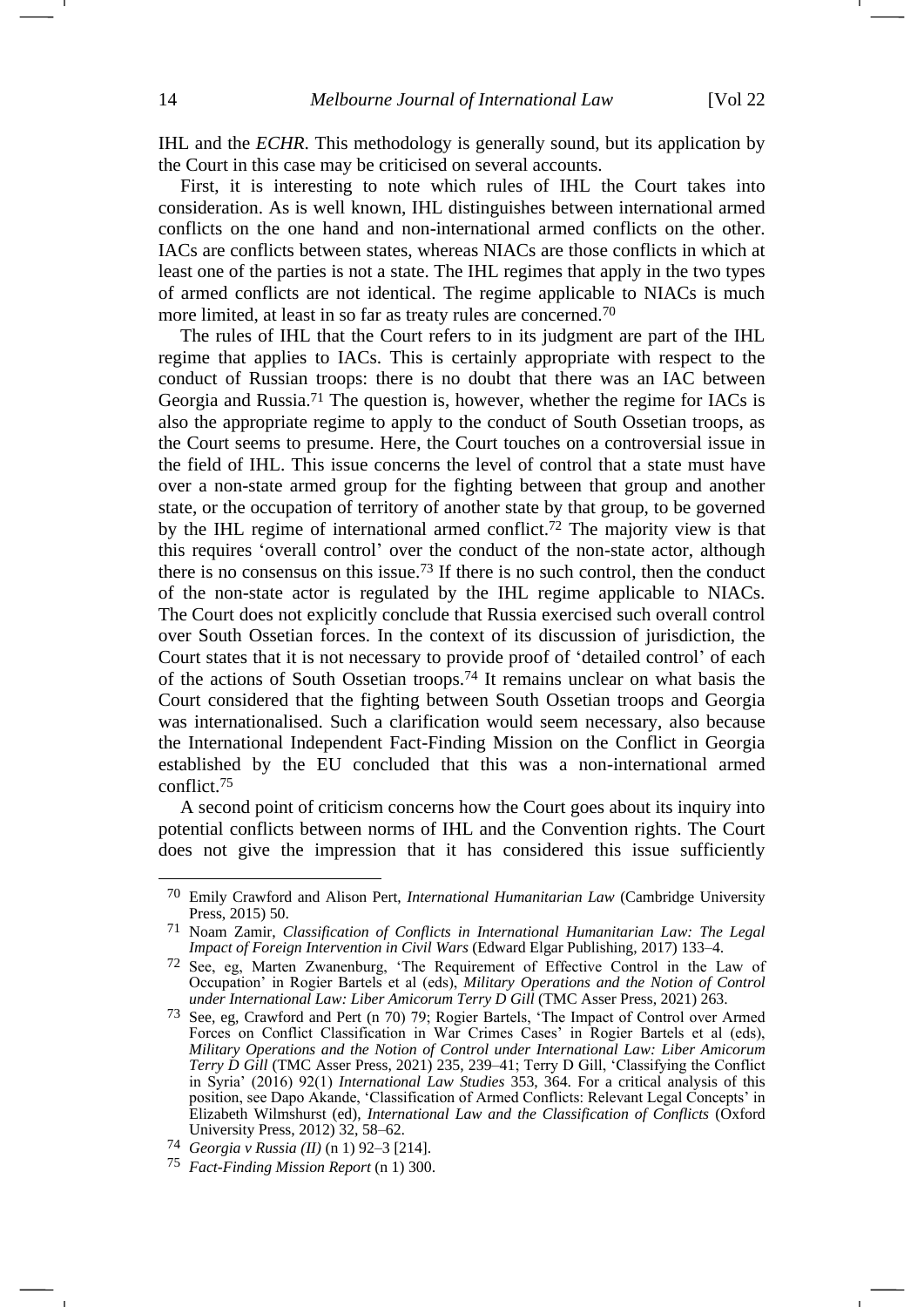thoroughly. The most extensive discussion is devoted to a theoretical conflict between art 5 of the *ECHR* and IHL rules on the internment. In this case, there is no need to accommodate these IHL rules through an interpretation of art 5, as was the case in *Hassan*. This is because the Court — correctly — concludes that the ground put forward by Russia for the internment of civilians — the security of the civilians themselves — is equally prohibited under both art 5 of the Convention and IHL. Although the Court notably applies the incorrect provision under IHL, IHL only allows for the internment of civilians for 'imperative reasons of security', meaning that the Court comes to the correct conclusion: both the Convention and IHL prohibit the deprivations of liberty in question. The Court spends only a few sentences on the interrelationship between other Convention articles and IHL, finding that they do not conflict. In doing so, it may have overlooked potential conflicts. One example is the duty to investigate, which is discussed in more detail below.

The Court finally, perhaps understandably, does not indicate how it would deal with a conflict if it were to find one. In *Hassan*, the Court on the basis of 'implicit derogations' determined that the grounds for detention under IHL could be 'accommodated' in art 5 of the *ECHR*. It had been speculated that the Court in this case might do the same with respect to art 2. Because of the Court's holding that Russia did not exercise jurisdiction during the 'active phase of hostilities' and because Georgia only claimed violations of the substantive limb of art 2 during that phase, the Court did not need to pronounce itself on this issue.

#### V THE PROCEDURAL DUTY TO INVESTIGATE

Finally, it may be worthwhile to examine in more detail how the Court engages with Russia's obligation to investigate potential violations of the right to life. Pursuant to the Court's established case law, such an obligation stems from the obligation to effectively protect the right to life, read in light of the art 1 obligation to 'secure' Convention rights.<sup>76</sup> It requires states to conduct an effective investigation into the lethal use of force by state agents, as well as into other suspicious deaths.<sup>77</sup> Georgia alleged that Russia had failed to execute this obligation by failing to (effectively) investigate potential war crimes committed by both Russia's armed forces and the armed forces of South Ossetia.<sup>78</sup> The Court's approach in this respect provides a valuable insight into both the interplay of the Convention with IHL and its engagement with the question as to extraterritorial jurisdiction.

With respect to the interplay of the *ECHR* and IHL, the Court first determines that IHL equally requires states to conduct an investigation into allegations of war crimes, citing the grave breaches provisions under the *Geneva Conventions* and Additional Protocol I, as well as Rule 158 of the International Committee of the Red Cross's ('ICRC') study on customary IHL.<sup>79</sup> Because IHL therefore requires states to investigate allegations of war crimes when they have personal, territorial or another type of jurisdiction over the crime or the perpetrator, this

<sup>76</sup> *McCann v United Kingdom* (1995) 324 Eur Court HR (ser A) 41 [161].

<sup>77</sup> See, eg, *Al-Skeini* (n [20\)](#page-4-0) 178–80 [163]–[167].

<sup>78</sup> *Georgia v Russia (II)* (n [1\)](#page-0-0) 129 [316].

<sup>79</sup> Ibid 134–5 [323]–[324].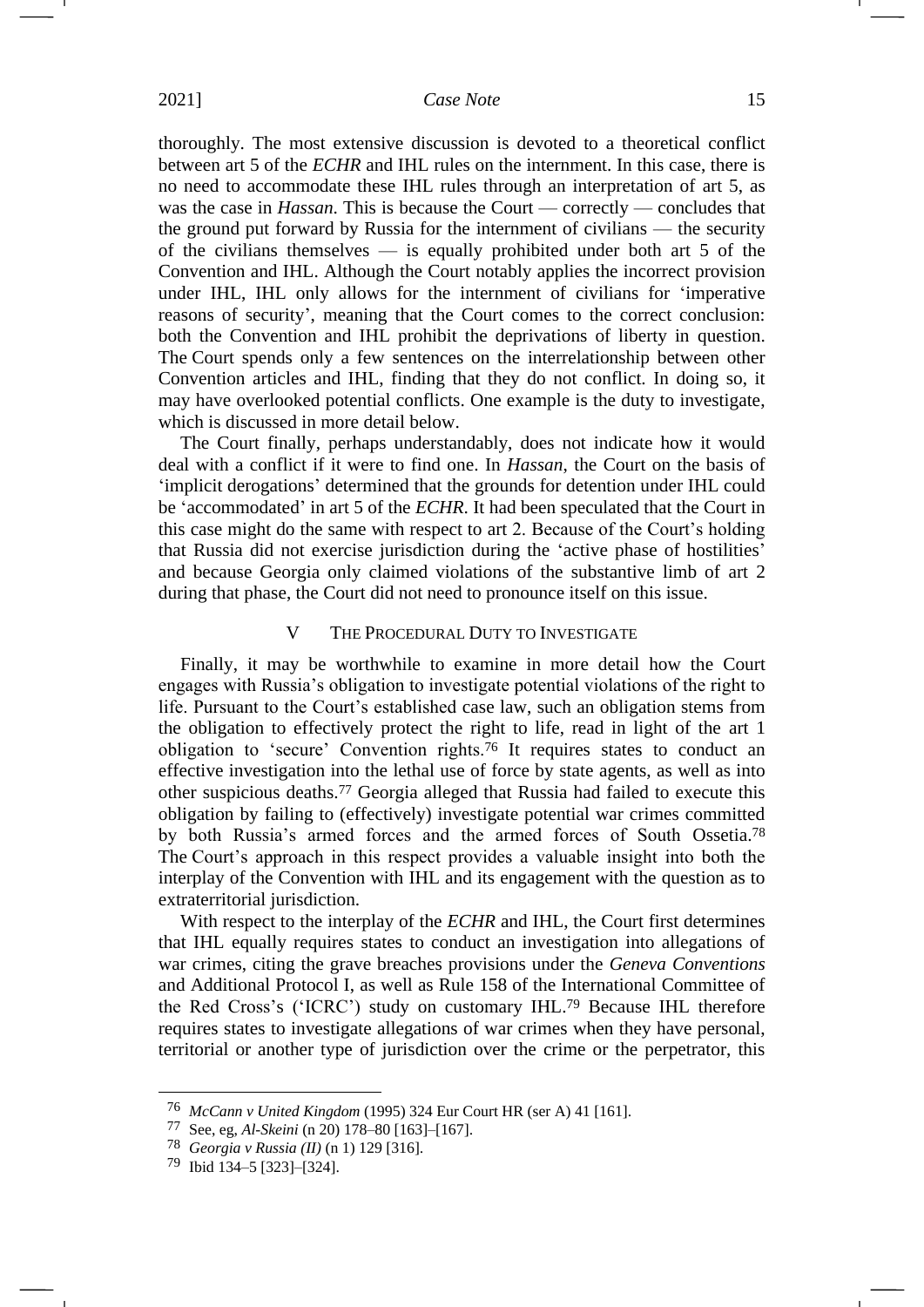leads the Court to conclude that there is no conflict between IHL and the Convention in this respect. It finds that 'it may be observed that the obligation to carry out an effective investigation under art 2 of the Convention is broader than the corresponding obligation in international humanitarian law', but that '[o]therwise, there is no conflict between the applicable standards in this regard under art 2 of the Convention and the relevant provisions of international humanitarian law'.<sup>80</sup> Whether this very brief assessment does justice to the intricate interplay between investigative obligations under IHL and the Convention may be questioned, however.

With respect to the scope of the application of investigative obligations, the *ECHR* may well require investigations into incidents which IHL does not. The Court appears to treat this as an unproblematic divergence in what both rules require. What it seemingly overlooks, however, is that in so far as the Convention requires an investigation into *any* use of lethal force by state agents, this will include the use of force which is (clearly) lawful under IHL. If, however, states are required to investigate even the use of force against enemy combatants which is clearly lawful under IHL, this may overshoot what is realistic.<sup>81</sup> A further tension arises with respect to 'combatant privilege', which under IHL protects lawful combatants from prosecution for lawful acts of war by any other state than their own.<sup>82</sup> This requirement of IHL may come into direct conflict with the European Court's insistence that the use of lethal force, by both state agents and third parties, requires an 'effective official investigation' and, where appropriate, prosecution and punishment.<sup>83</sup> The *ECHR* may then require what IHL prohibits, leading to a direct conflict between the two. The Court does not engage in depth with this issue in *Georgia v Russia (II)* and perhaps understandably so. Georgia had alleged that Russia had fallen short of its investigative obligations with respect to violations of *IHL*, not the use of force which was in conformity with IHL. This allowed the Court to sidestep this issue.

In *Hanan*, the Court was called upon to engage with such issues more directly. *Hanan* related to an airstrike authorised by a German officer in 2009, during the extraterritorial NIAC in Afghanistan in which several NATO States were involved.<sup>84</sup> The Court was called upon to decide whether the airstrike, which had caused a number of civilian casualties, was subject to investigative obligations under the Convention, and whether the investigation conducted by Germany conformed to Convention standards. What makes this case particularly interesting is that the German criminal investigation had focused not simply on whether the victims of the airstrike had been civilians but primarily on what the German colonel had known when ordering the strike. The investigation had

<sup>80</sup> Ibid 135 [325].

<sup>81</sup> See, eg, Kenneth Watkin, 'Controlling the Use of Force: A Role for Human Rights Norms in Contemporary Armed Conflict' (2004) 98(1) *American Journal of International Law* 1, 33; Noëlle Quénivet, 'The Obligation to Investigate after a Potential Breach of Article 2 ECHR in an Extra-Territorial Context: Mission Impossible for the Armed Forces?' (2019) 37(2) *Netherlands Quarterly of Human Rights* 119.

<sup>82</sup> See, eg, Sandra Krähenmann, 'Protection of Prisoners in Armed Conflict' in Dieter Fleck (ed), *The Handbook of International Humanitarian Law* (Oxford University Press, 3rd ed, 2013) 359, 367.

<sup>83</sup> See, eg, *Tahsin Acar v Turkey* [2004] III Eur Court HR 1, 44–5 [220].

<sup>84</sup> See Françoise Hampson, 'Afghanistan 2001–2010' in Elizabeth Wilmshurst (ed), *International Law and the Classification of Conflicts* (Oxford University Press, 2012) 242.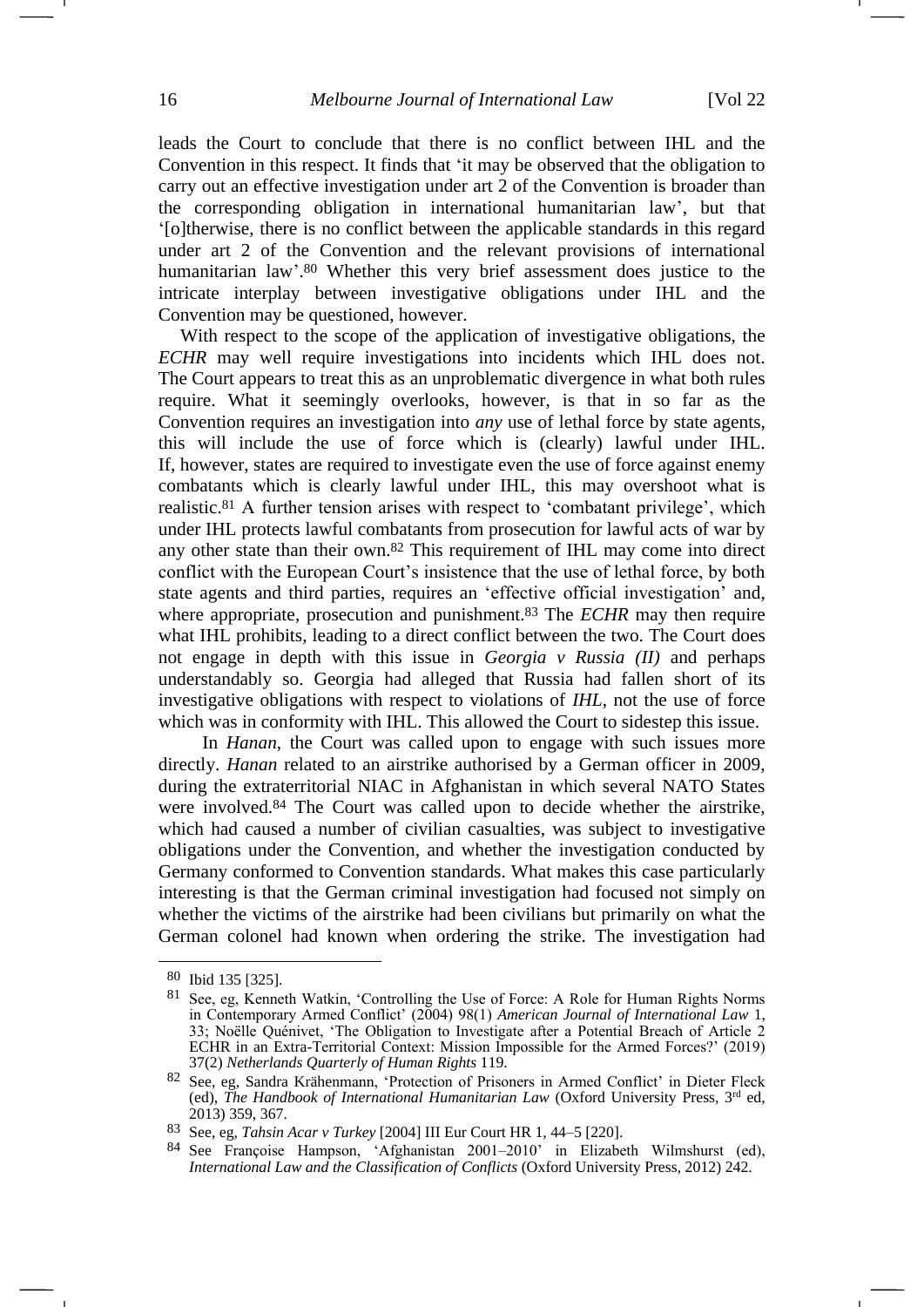<span id="page-16-0"></span>thereby focused on the lawfulness and criminality of the attack *under IHL*. Under IHL, the proportionality of an attack must be determined *ex ante*, weighing expected civilian losses against the anticipated military advantage of the attack, which means that the lawfulness of the attack and the criminal liability of those involved hinge on their knowledge when ordering the strike.<sup>85</sup> The Court, having to determine whether the investigation was adequate, crucially went along with the main thrust of the investigation, focusing on determining the mens rea and knowledge of those involved — thereby deferring to the IHL standard for lawfulness.<sup>86</sup>

With respect to the standards an investigation must respect, there are also potential conflicts between IHL and the *ECHR*. Under the Convention, a crucial requirement for the effectiveness of an investigation is that it is fully independent. Under IHL, however, it is commanders who are required to 'suppress' and 'repress' breaches by their subordinates<sup>87</sup> and who, according to the ICRC *Commentary on the Additional Protocols of 8 June 1977 to the Geneva Conventions of 12 August 1949*, must operate as 'investigating magistrate[s]'. 88 They are moreover criminally liable if they fail to do so.<sup>89</sup> This potentially means that if commanders do conduct an investigation, they thereby violate the *ECHR*, whereas if they do not, they violate IHL and are even criminally liable for such. The only way for commanders to avoid this issue is by reporting a breach to appropriate authorities. While the Court did not address such issues in *Georgia v Russia (II)*, it did so more directly in *Hanan*. In *Hanan*, the Court without categorising this as a conflict — acknowledged the role commanders play under IHL and considered that they need not be excluded from investigations.<sup>90</sup> This therefore opens up the possibility of investigations within the chain of command, although commanders must be excluded from a role in investigations into their own conduct and liability.<sup>91</sup> This shows that the Court may be moving towards a more overt and express relationship with IHL.

On the matter of jurisdiction, finally, the duty to investigate takes on a very particular role in *Georgia v Russia (II)*. As set out above, the Court decides that during the 'active phase of hostilities', Russia had not exercised jurisdiction extraterritorially — and even *could* not have, under either the ECA or SAA bases for such. Nonetheless, when considering whether Russia had an obligation to investigate alleged violations committed during these active hostilities, the Court finds that Russia indeed was required to do so. In doing so, the Court relies on a line of case law in which it had previously ruled that even if an incident fell outside a state's jurisdiction, that state may nevertheless be required to *cooperate* 

<sup>85</sup> See *Protocol Additional to the Geneva Conventions of 12 August 1949, and relating to the Protection of Victims of International Armed Conflicts (Protocol I)*, opened for signature 8 June 1977, 1125 UNTS 3 (entered into force 7 December 1978) arts 48, 51(1)–(2), 51(4), 57(2) ('*Additional Protocol I*').

<sup>86</sup> *Hanan* (n 49) 73–4 [218].

<sup>87</sup> *Additional Protocol I* (n [85\)](#page-16-0) arts 86(2), 87(3).

<sup>88</sup> Yves Sandoz, Christophe Swinarski and Bruno Zimmermann (eds), *Commentary on the Additional Protocols of 8 June 1977 to the Geneva Conventions of 12 August 1949* (Martinus Nijhoff Publishers, 1987) 1022–3 [3560]–[3562].

<sup>89</sup> *Additional Protocol I* (n [85\)](#page-16-0) art 86(2).

<sup>90</sup> *Hanan* (n [69\)](#page-12-0) 74–5 [223]–[224].

<sup>91</sup> Ibid 75 [225].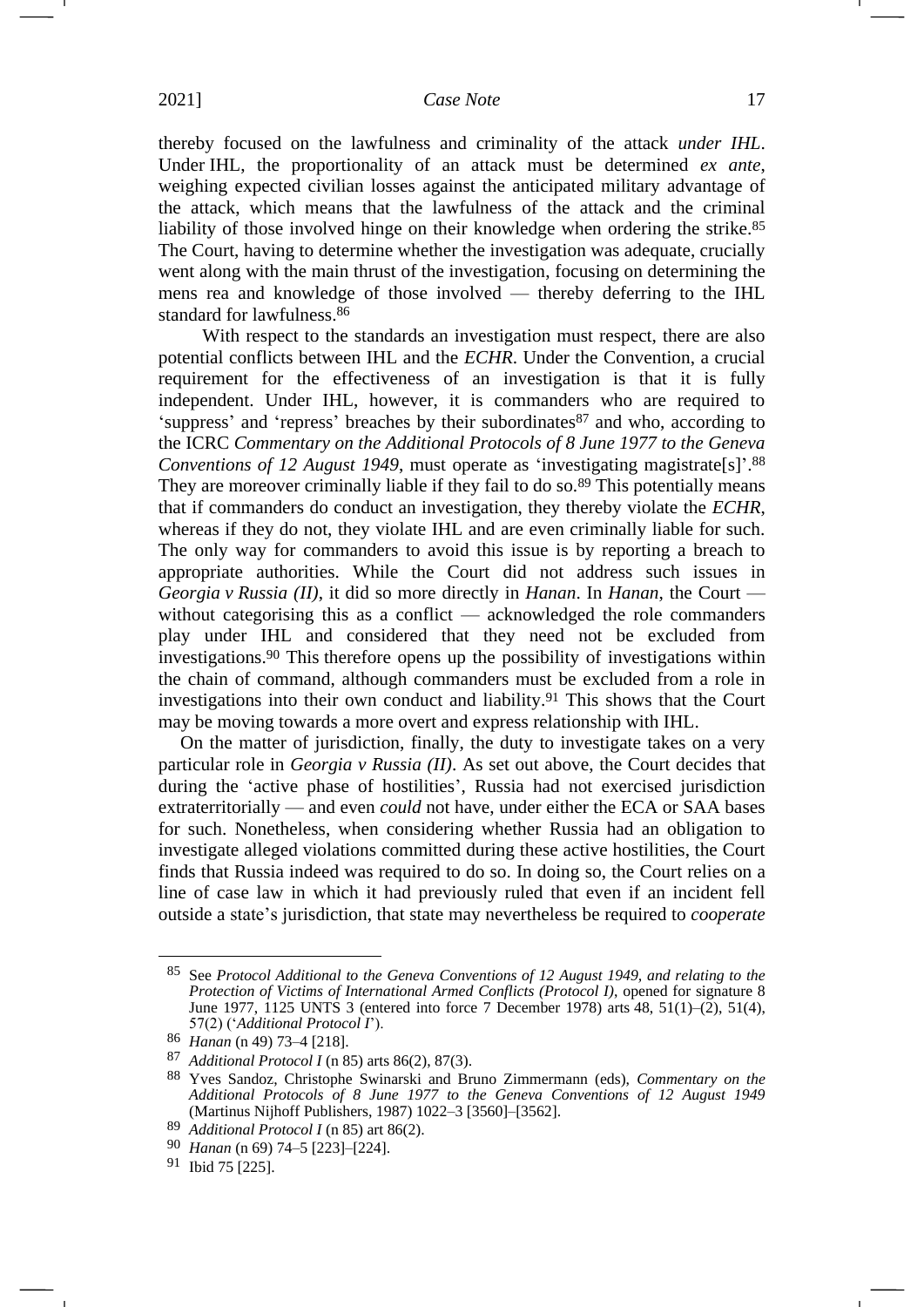in the investigation by the territorial state  $-$  for instance when the suspect or relevant evidence is present on its territory.<sup>92</sup> In *Georgia v Russia (II)*, the Court extends this obligation to an autonomous duty for states to investigate with respect to incidents falling outside their jurisdiction if there are 'special features' in the case which establish a 'jurisdictional link' with that state. <sup>93</sup> The Court does not define what such special features are in the abstract, but on the facts of the present case it finds that because (i) Russia was also required to conduct an investigation under IHL, (ii) Russia had taken certain investigative steps, (iii) Russia had established effective control over the area immediately after the end of the active phase of hostilities and (iv) because all suspects, including Russian armed forces, were present on territory under Russian control, a jurisdictional link existed between it and the alleged war crimes committed during the active phase of hostilities.<sup>94</sup> Despite the Court's finding that Russia did not exercise jurisdiction during the active phase of hostilities, the Court found that Russia *was* under the obligation to investigate incidents occurring during that time.

The Court has already confirmed this approach in *Hanan*. There, the Court ruled similarly with respect to the German investigation into an extraterritorial NIAC in Afghanistan, which crucially concerned an airstrike *during active hostilities*. 95 In this case, the Court considered 'special features' to exist based on the (i) investigation conducted by the German authorities, (ii) its obligation under domestic law and IHL to conduct an investigation and (iii) Germany's exclusive jurisdiction with respect to the criminal prosecution of its service members, pursuant to a Status of Forces Agreement.<sup>96</sup>

Two important conclusions may be drawn from the Court's practice in this respect. First, the Court's application of the duty to investigate is an important mitigation of its categorical finding that there can be no exercise of jurisdiction during the active phase of hostilities of an international armed conflict. Its approach of accepting a 'jurisdictional link' to exist if 'special features' are present appears to bring many instances of the use of force during armed conflict within the purview of the investigative obligations under the Convention. After all, if a state's armed forces violate IHL, this will give rise to investigative obligations under that body of law (as well as under domestic law, if the state has correctly implemented IHL), $97$  and members of the armed forces will in almost all situations be within the jurisdiction of their own state for the purposes of prosecution. Territorial states will furthermore often be prevented from effectively investigating, due to alleged perpetrators either having returned to their own state or because a Status of Forces Agreement prevents them from

<sup>92</sup> *Güzelyurtlu v Cyprus* (European Court of Human Rights, Grand Chamber, Application No 36925/07, 29 January 2019) 60–1 [232]. See also Marko Milanović, 'The Murder of Jamal Khashoggi: Immunities, Inviolability and the Human Right to Life' (2020) 20(1) *Human Rights Law Review* 1, 42.

<sup>93</sup> *Georgia v Russia (II)* (n [1\)](#page-0-0) 137–8 [330]–[332].

<sup>94</sup> Ibid 138 [331].

<sup>95</sup> *Hanan* (n [69\)](#page-12-0) 50 [136].

<sup>96</sup> Ibid 50–2 [137]–[144].

<sup>97</sup> See, eg, Noam Lubell, Jelena Pejic and Claire Simmons*, Guidelines on Investigating Violations of International Humanitarian Law: Law, Policy, and Good Practice* (Report, September 2019).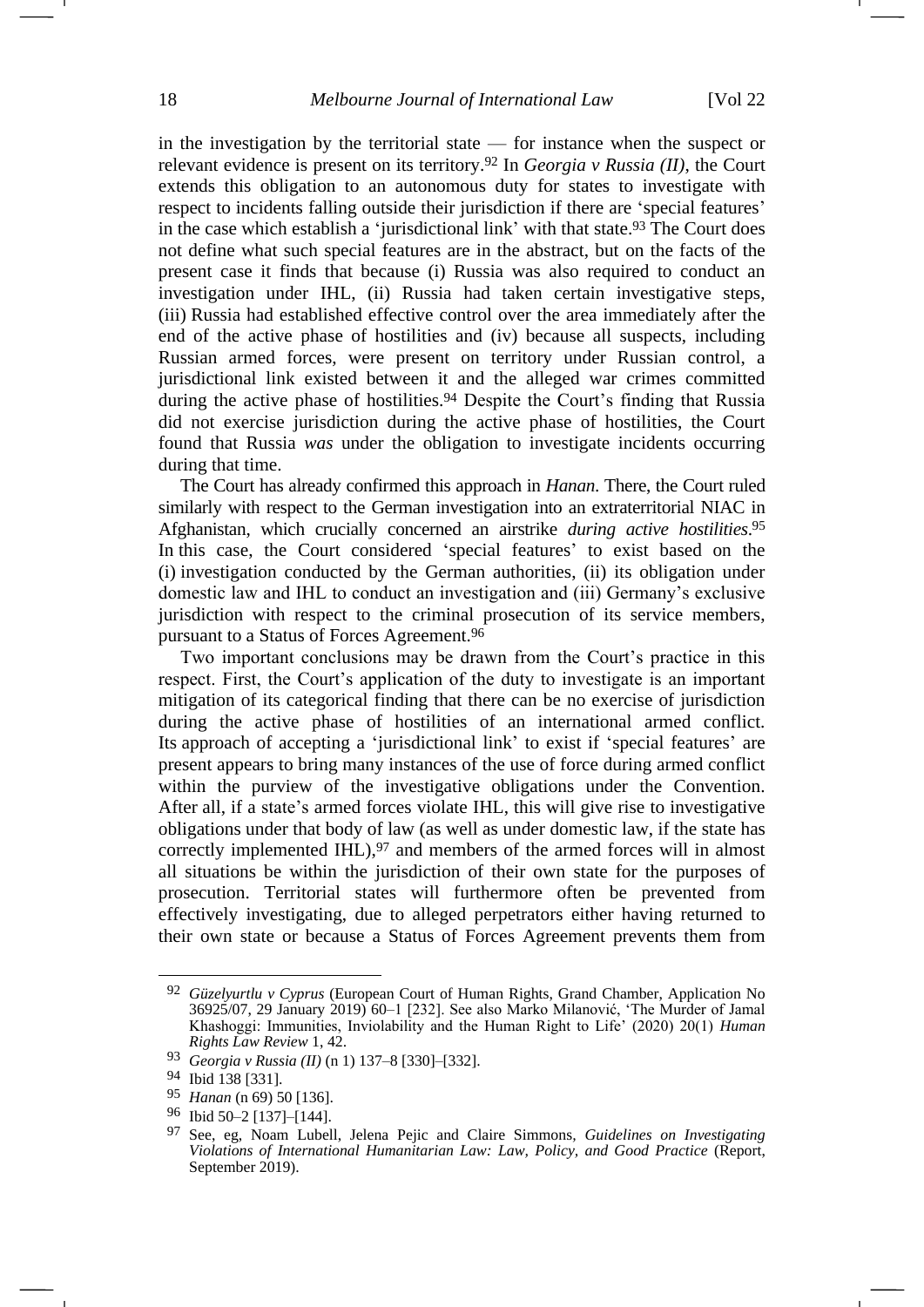exercising criminal jurisdiction. Special features are therefore highly likely to be present. Second, whereas the Court appears to take a step back in terms of providing material protection to victims of war, it takes a step forward in establishing some form of procedural review of conduct of hostilities. This in a way outsources the primary obligation to respect the law governing the conduct of hostilities to states, with the Court taking on a more subsidiary role in reviewing whether states have themselves set up and effectuated proper mechanisms for monitoring, reviewing, investigating and, where appropriate, prosecuting violations.

### VI CONCLUSION

While the Court's judgment was highly anticipated, the result is highly controversial. Especially where the issue of the extraterritorial exercise of jurisdiction and therefore the extraterritorial applicability of the Convention is concerned, the Court appears to go against the grain of broader developments in international human rights law. The finding that, during the 'active phase of hostilities' of an IAC, the ensuing 'context of chaos' renders the exercise of control — and therefore jurisdiction — impossible appears to be inconsistent with previous case law and moreover departs from international jurisprudence in this respect. The Court appears to have been moved by motives of legal policy relating to the practical difficulties it must face in deciding cases relating to armed conflict and in doing so denies many victims of war recourse to the Convention and the Court. Because the terms 'active phase of hostilities' and 'context of chaos' are not further defined by the Court, they do little to clarify the applicability of the Convention. The issue of extraterritorial jurisdiction during armed conflict is therefore certain to be a bone of contention in future cases before the Court, such as those pending with respect to the armed conflict in the east of Ukraine and the conflict between Azerbaijan and Armenia. Especially where there is no clear cut-off date for active hostilities or where such hostilities arguably go on for extended periods of time and even years, the Court will be hard-pressed to come up with a convincing solution, which, it is submitted, should ensure that individuals are not deprived of human rights protection for extended periods of time.

While the Court therefore takes a step back in supervising human rights protection during armed conflict, it at the same time extends its procedural oversight in such situations. Its finding that the duty to investigate potential violations can also apply extraterritorially during active hostilities when 'special features' establish a jurisdictional link is likely to bring the use of lethal force by states' armed forces within the purview of the Court's supervision. Such procedural review may relieve the Court's concerns over the vast amounts of evidence involved in cases relating to armed conflict, because it can supervise the extent to which states themselves have sufficiently investigated and brought evidence to light.

Finally, the Court has developed a promising methodology to deal with the interplay between the *ECHR* and IHL. Its determination as to whether conflicts between both regimes exist, on a contextual and article by article basis, must be considered to be the correct approach under international law. Yet, it is hoped that the Court determines the existence of such conflicts based on a detailed